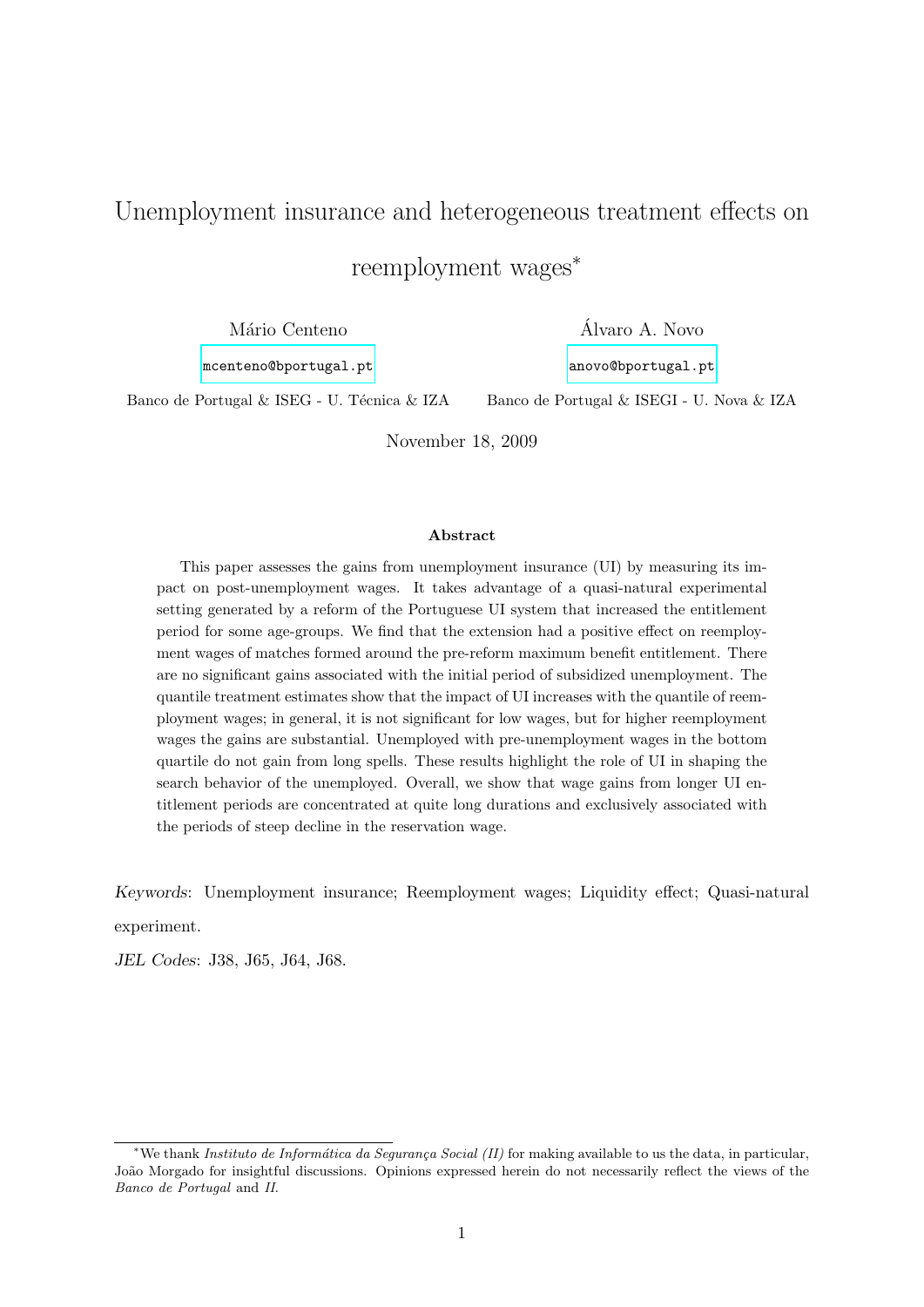## 1 Introduction

The disincentive effect of unemployment insurance (UI) has been analyzed extensively in the unemployment literature. A large body of empirical evidence has been gathered in favor of the hypothesis that more generous UI systems lead to longer subsidized spells. However, UI may have a positive effect on post-unemployment outcomes, for example, by allowing the formation of matches with higher wages or that last longer. In this paper, we associate good matches with higher wages and study the impact on reemployment wages of an increase in UI generosity in Portugal. The exercise takes advantage of a quasi-natural experimental setting generated by a reform of the UI system that increased the entitlement period for some age-groups, while leaving it unchanged for other age-groups.

The impact of UI generosity on the quality of post-unemployment matches has been the subject of increased attention in the labor economics literature. The theoretical approaches of Marimon and Zilibotti (1999) and Acemoglu and Shimer (2000) predict a positive impact of UI generosity on the quality of job matches: without UI, workers will avoid the risk of unemployment by taking low productivity jobs that are easier to obtain, and firms will offer them insurance in the form of jobs with low unemployment risk, but with a premium in the form of lower wages. As a result of a more generous UI, better job matches emerge.

There is already empirical evidence supporting this effect, with match quality measured in terms of post-unemployment wages and job stability. Centeno (2004), Centeno and Novo (2006a) and McCall and Chi (2008) find a positive effect both in wages and job tenure for the United States, whereas Belzil (2001) reports positive but weaker evidence for job duration in Canada. Recent studies analyze this issue for the more generous UI systems in several European countries; Fitzenberger and Wilke (2007) and Caliendo, Uhlendorff and Tatsiramo (2009) for Germany, van Ours and Vodopivec (2008), for Slovenia, and Lalive (2007) for Austria report small or no effects in both variables.

The exogenous increase in UI generosity allows us to identify the causal effect of the UI entitlement period on the potential gains in reemployment wages. The exogenous variation in generosity is the result of the July 1999 reform of the Portuguese UI system that increased the entitlement period for those aged 30 to 34 years and, at the same time, left it unchanged for workers aged 35 to 39 years old. These two groups constitute our treatment and control groups, respectively. The availability of pre- and post-1999 information allows us to control for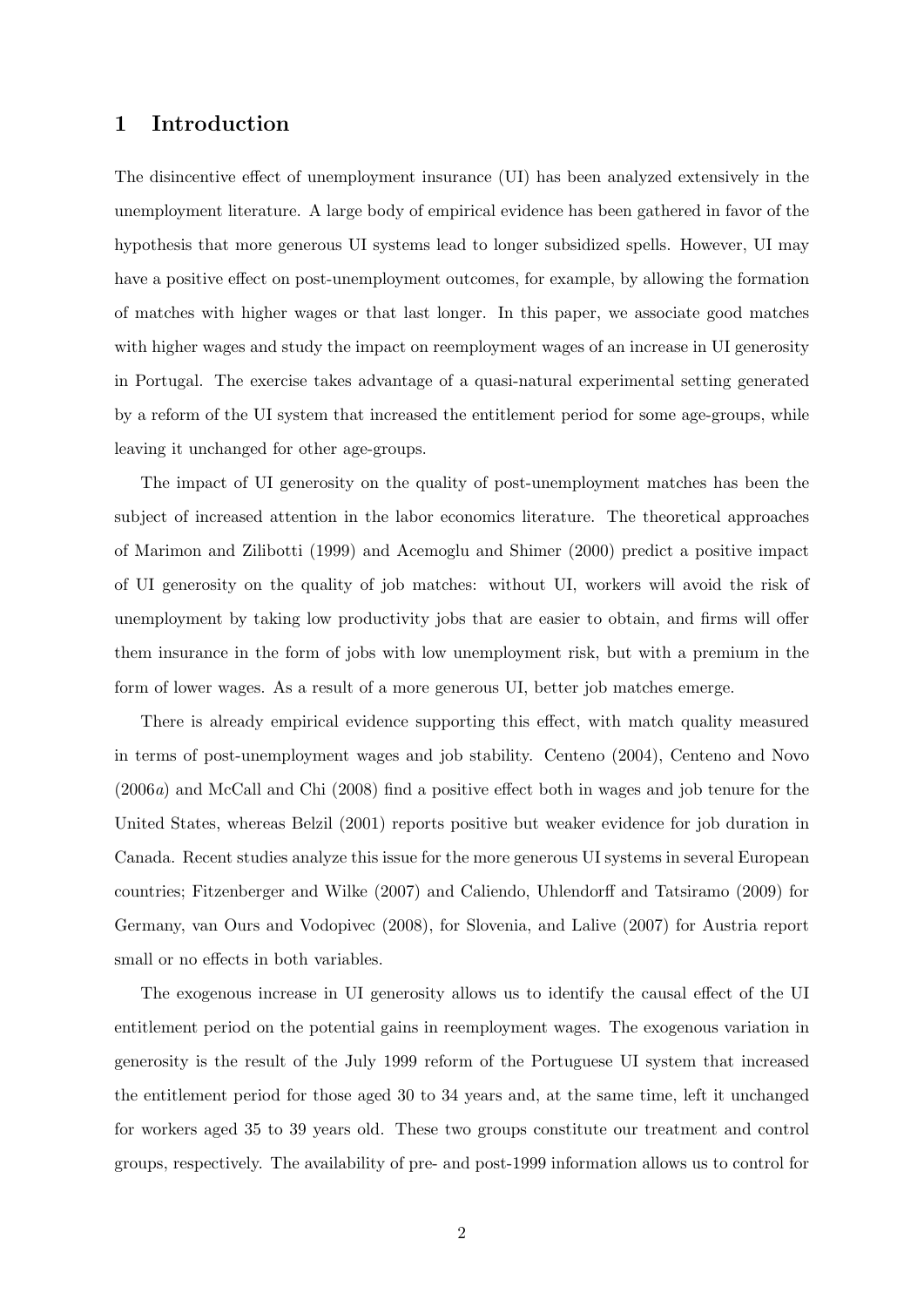unobserved heterogeneity and common macroeconomic confounding factors. To evaluate the policy we use two methods, the differences-in-differences approach and the quantile treatment effect framework (Koenker 2005). The latter method allows us to address issues related with heterogeneity in the UI impact along the reemployment wage distribution.

The difficulty in identifying the effect of UI arises because the take up of UI, the benefit level, duration and post-unemployment outcomes are potentially endogenous. Individuals who expect a long unemployment spell and a large wage drop may be more likely to claim benefits. The quasi-experimental nature of treatment is explored to overcome the endogeneity between subsidized duration and post-unemployment wages.

We use Portuguese UI administrative data from Social Security covering all subsidized unemployment spells claimed between 1998 and 2000; all individuals are followed after exiting UI up to July, 2004. This possibility overcomes one of the main disadvantages of UI administrative data, which is the fact that unemployment duration is usually truncated at the point of maximum benefit entitlement (Moffitt 1985). The dataset has information on (i) the salary and starting date of the first job following unemployment; (ii) spells initiated both in the period prior to and after the July 1999 reform; and (iii) the wage earned prior to entering unemployment.

Centeno and Novo (2009) shows that this UI reform strongly increased the duration of subsidized unemployment. The impact was larger just before the pre-reform exhaustion date, as predicted by non-stationary job search theory (Mortensen 1986, van den Berg 1990).

This paper shows a small, positive, average impact of the UI extension on reemployment wages (2.8 percent). However, this impact is concentrated in matches formed around the prereform exhaustion date, where the impact can be sizeable (larger than 20 percent); a result that can be interpreted as an indication of a strong reduction in reservation wages at the moment of benefit exhaustion. In matches formed during the first 420 days of unemployment, one month prior to the pre-reform exhaustion date, there are no wage gains, despite the fall in the exit rate from unemployment reported in Centeno and Novo (2009). Additionally, the quantile treatment effects are increasing with the quantile of the reemployment wages distribution, and are significantly larger in the extension period (451 to 540 days). This points to a more dispersed wage distribution as a result of the UI extension. Finally, at longer unemployment durations, low wage workers do not appear to be the greatest beneficiaries of the UI extension.

Altogether, these results point to the strategic usage of UI to adjust the reservation wage.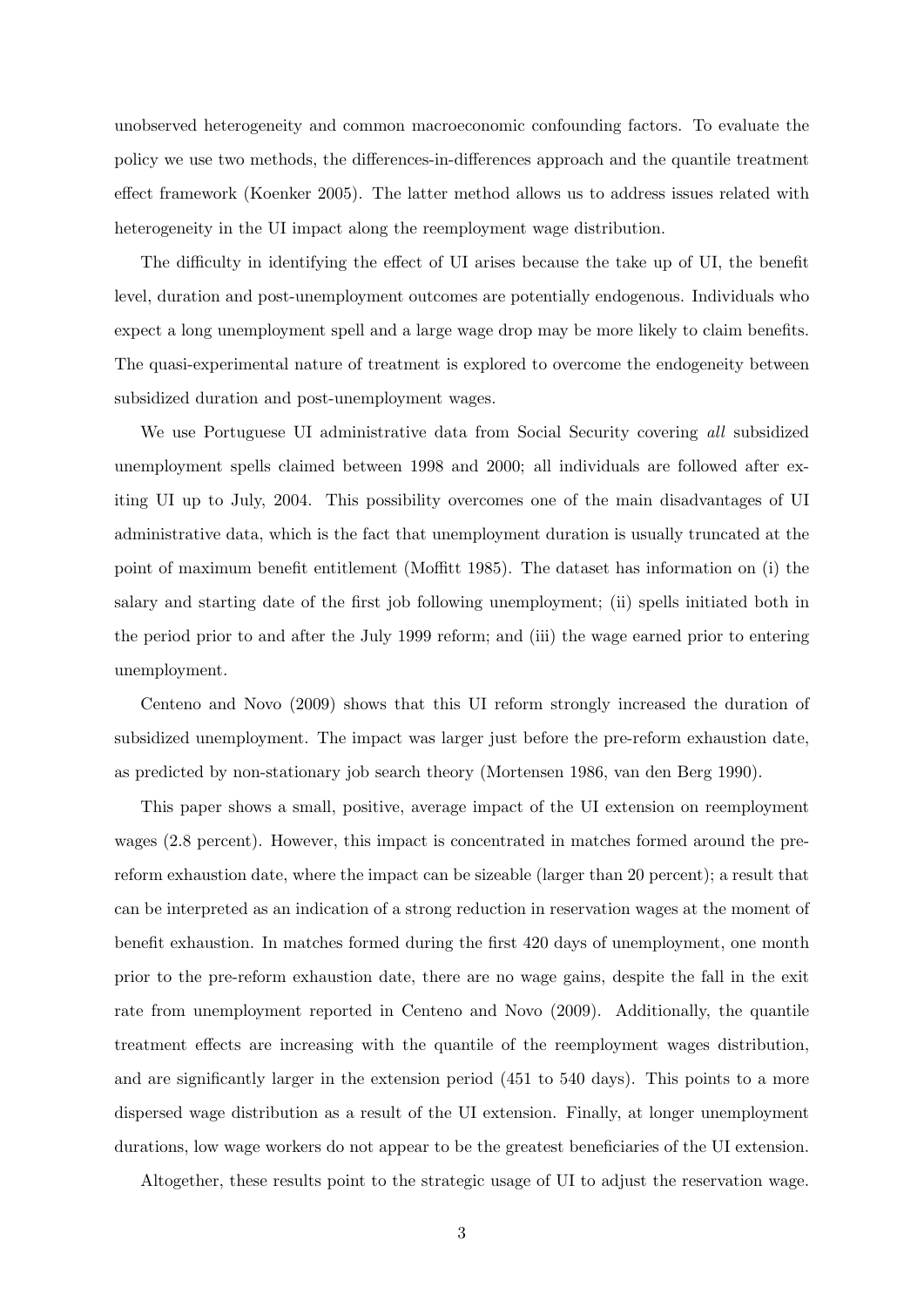Those with a wider ability to postpone employment and benefit from the reform take the most of the extended UI. These results are useful to guide the redesign of UI systems with very long entitlement periods, as is the case of those in place in most European countries. UI is a fundamental component of flexicurity systems and our results show that long UI entitlements are generally not productive for the individuals typically targeted by social insurance policies.

## 2 Literature: Theory and evidence

There are two alternative views about the way the job matching process evolves. A Diamondtype of model (Diamond 1982) can be used to describe the mechanisms that allow workers to achieve a better job match, usually characterized as a job with a higher wage. In this way, the matching process depends on factors such as outside opportunities and expectations about future wages (Jovanovic 1979). Alternatively, one can see the process of job matching in the context of a non-market clearing model of the labor market, in which wages are fixed above the equilibrium level, jobs are rationed, and the main force behind the process of job changes is the so called vacancy chain. In this kind of model quits are procyclical because vacancy chains are longer when unemployment is low (Akerlof, Rose and Yellen 1988).

The impact of the UI system on productivity and job mismatch has been examined recently in several theoretical papers. Marimon and Zilibotti (1999) present a model of the role of UI on mismatch and unemployment and show the positive impact of the UI system on the reduction of job mismatch. In a related paper, Acemoglu and Shimer (2000) analyze the productivity gains from more generous UI systems. Considering risk-averse workers, they show that UI increases labor productivity by encouraging both workers to seek higher productivity jobs and firms to create such jobs. In their setting, the UI is more than a search subsidy, and affects the type of jobs that workers look for and accept.

In nonstationary job search models, such as Mortensen (1986) and van den Berg (1990), the unemployed reservation wages change over time. This is the result of the nonstationary job search environment, which arises because the unemployed face a wage offer distribution and an arrival rate of job offers that change over the unemployment spell and, additionally UI benefits are limited in time. These models predict that an increase in UI generosity shifts the duration of subsidized unemployment heterogeneously, as individuals face different search environments.

The ability of constrained individuals to finance the out-of-pocket cost of search improves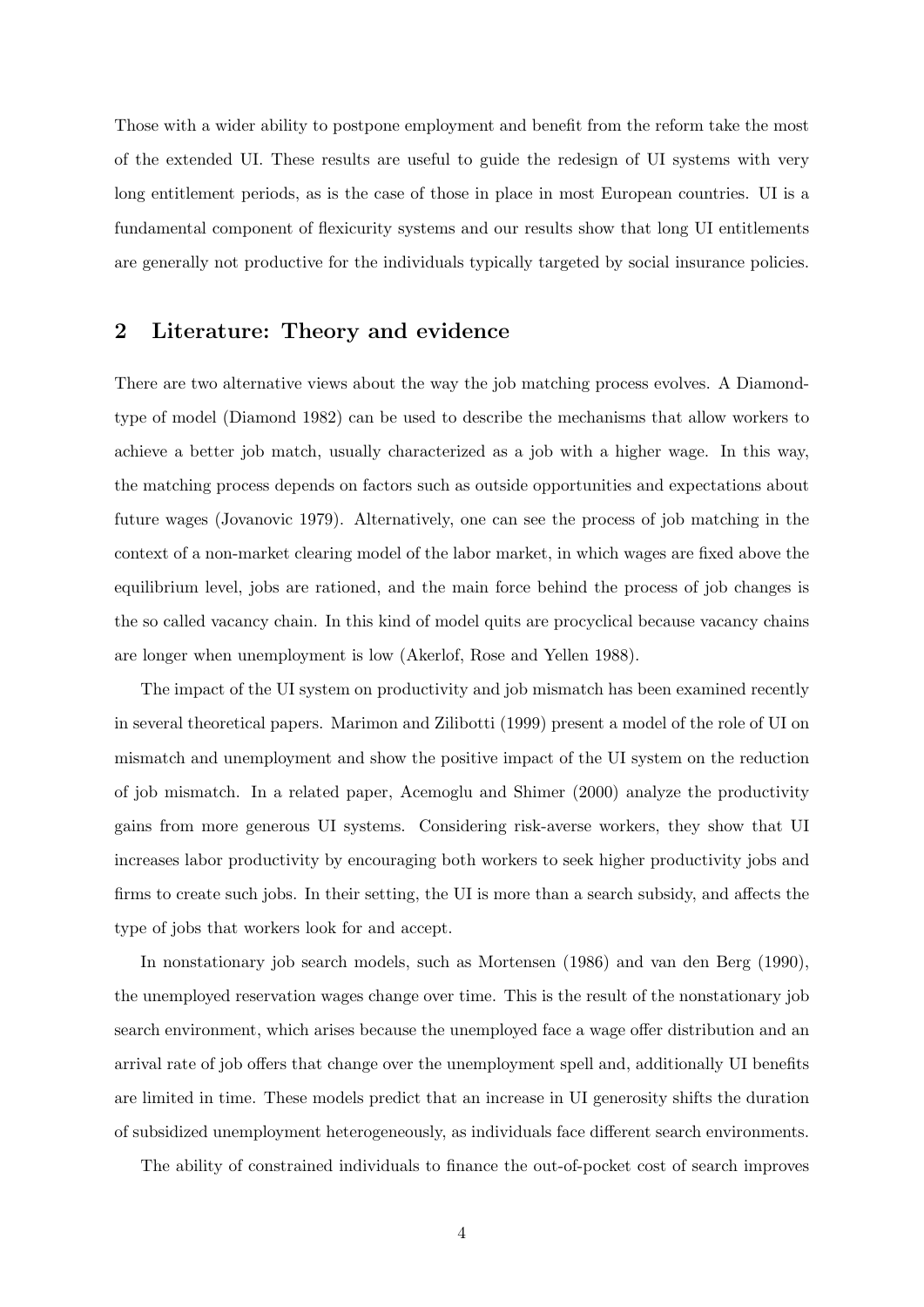with UI recipiency, allowing them to smooth consumption between labor market states. In this way, UI generates a liquidity effect, similar to the one described in Chetty (2008). If this liquidity effect is important, the disincentive of UI created through the substitution effect can be mitigated, and becomes less distortionary than previously thought. The non-distortionary nature of the liquidity effect, reducing the pressure of low income workers to accept bad quality matches and allowing them to wait for a better match, can be associated with a greater impact on reemployment wages.

In our setting, the impact on wages works through the reservation wage and longer durations (more time to search and more selective unemployed generate better outcomes). In a nonstationary search environment the impact of UI on the reservation wage is decreasing over the UI spell, which implies that the impact of the entitlement period extension on reemployment wage should be maximum around the pre-reform exhaustion date. The further away the unemployed is from the exhaustion date (both before and after that date) the less sensitive reemployment wages should be from the sudden fall of the reservation wage associated with that moment.

The impact of UI on match quality remains, nonetheless, an empirical issue. There are only a limited number of studies addressing the impact of UI on post-unemployment outcomes (for a survey see Addison and Blackburn 2000). Belzil (2001) looks at job duration by exploring a reduction in the initial entitlement period rule in Canada to study the impact of UI duration on subsequent job duration for young individuals, and reports a weak but positive impact. Centeno (2004) and Centeno and Novo (2006a) look at the US system, using UI variation across states with data from the NLSY, and find evidence that more generous UI increases the tenure of reemployment and that this impact is stronger at longer durations. They also show a positive impact on the reemployment wage distribution. More recently, McCall and Chi (2008) using also data from the NLSY, find a positive impact of UI on reemployment wages.

Recently, a number of papers considered the impact of UI on post-unemployment outcomes using data for European countries. Lalive (2008) and Lalive (2007) use Austrian data from an extension of UI benefits and report a significant impact on unemployment duration but no impact on wages. Similar results are obtained in the studies by Fitzenberger and Wilke (2007) and Caliendo et al. (2009) for Germany (in the context of a nonstationary model) and van Ours and Vodopivec (2006) for Slovenia. Card, Chetty and Weber (2007) also use data from Austria and find some impact of severance payments on reemployment job tenure, but no impact on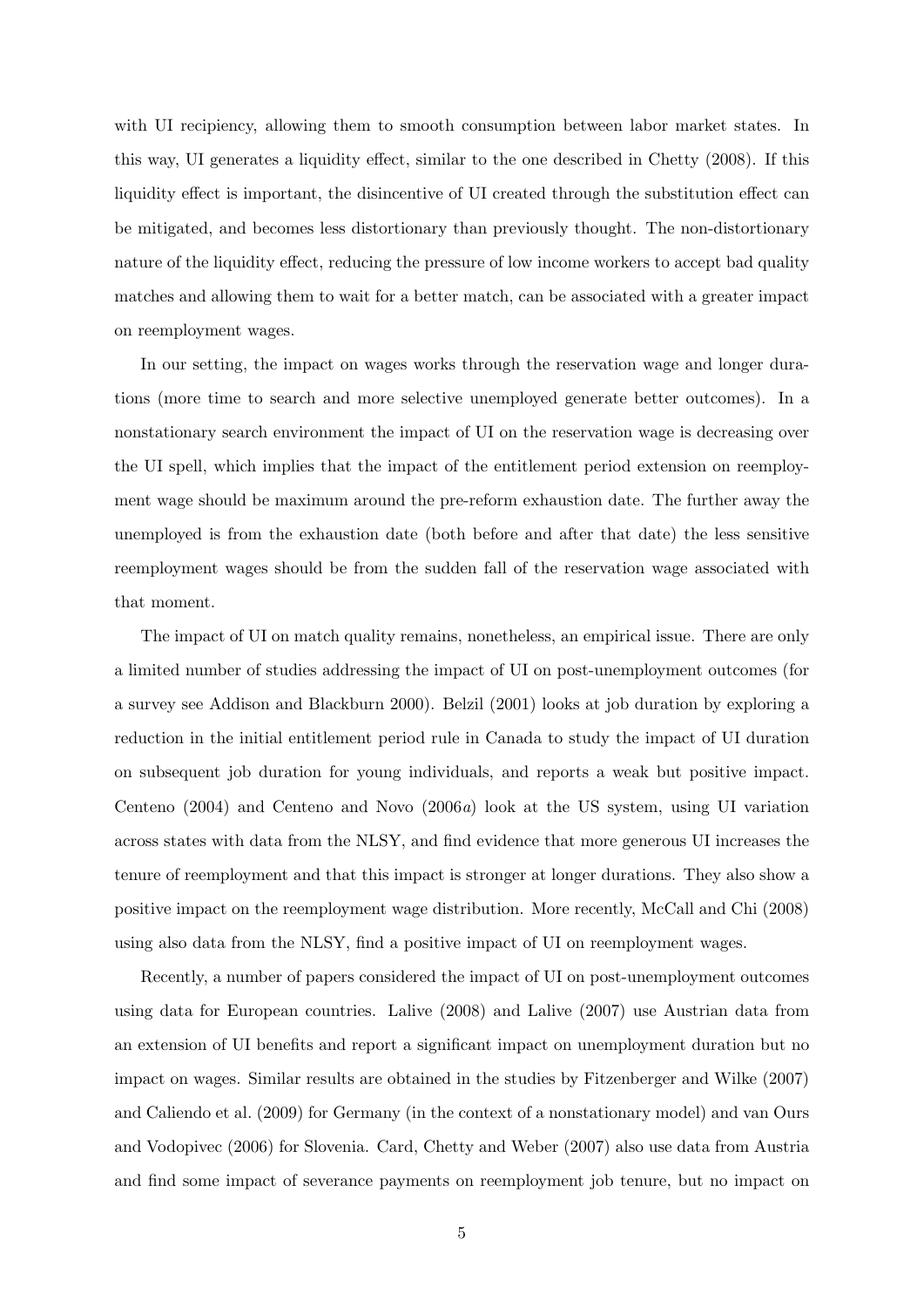wages.

## 3 The unemployment system reform and identification

#### 3.1 The extension of some entitlement periods

One peculiar feature of the Portuguese UI system, the time of the reform, was the definition of the entitlement period. Its length was fully determined by the individual's age at the beginning of the unemployment spell. There were eight entitlement levels corresponding to eight age groups. The length of social contributions determine only the eligibility, but not the duration of benefits.

In July, 1999, the reform increased the entitlement period for six of the eight age groups. After the reform, some contiguous age groups share the same entitlement (see Table [1\)](#page-21-0). We focus our evaluation in individuals aged 30-34, whose entitlement period increased from 15 to 18 months and constitutes a natural treatment group. For the contiguous age group, 35-39, the entitlement was left unchanged at 18 months, and we will use it as the control group.

#### [TABLE [1;](#page-21-0) see page [22\]](#page-21-0)

One of the main advantages of this pair of age groups is the fact that after the reform they share exactly the same entitlement period, 18 months. Additionally, their age proximity makes it likely that treatment and control groups share similar labor market characteristics, for instance, in terms of labor income, schooling, marital status, and child-bearing decisions.

We could also use the  $[15, 24]$  and  $[25, 29]$  age groups as treatment and control, respectively. We decided not to do that because the treatment group would be composed of rather young individuals, 15 to 24 years old, with low labor market attachment (for whom, for example, educational and marital choices are still central). Perhaps more importantly, we should note that the income distribution of those aged 15 to 24 has a small overlapping with the older control group, 25-29 (and the remaining population).

In terms of the financial generosity, the value of UI depends on the 12-months average wages earned prior to unemployment. Individuals with wages worth 1.5 to 4.5 minimum wages are entitled to UI worth 65 percent of their previous average wage. For individuals earning less, the UI equals the minimum wage, resulting in higher gross replacement rate that reach 100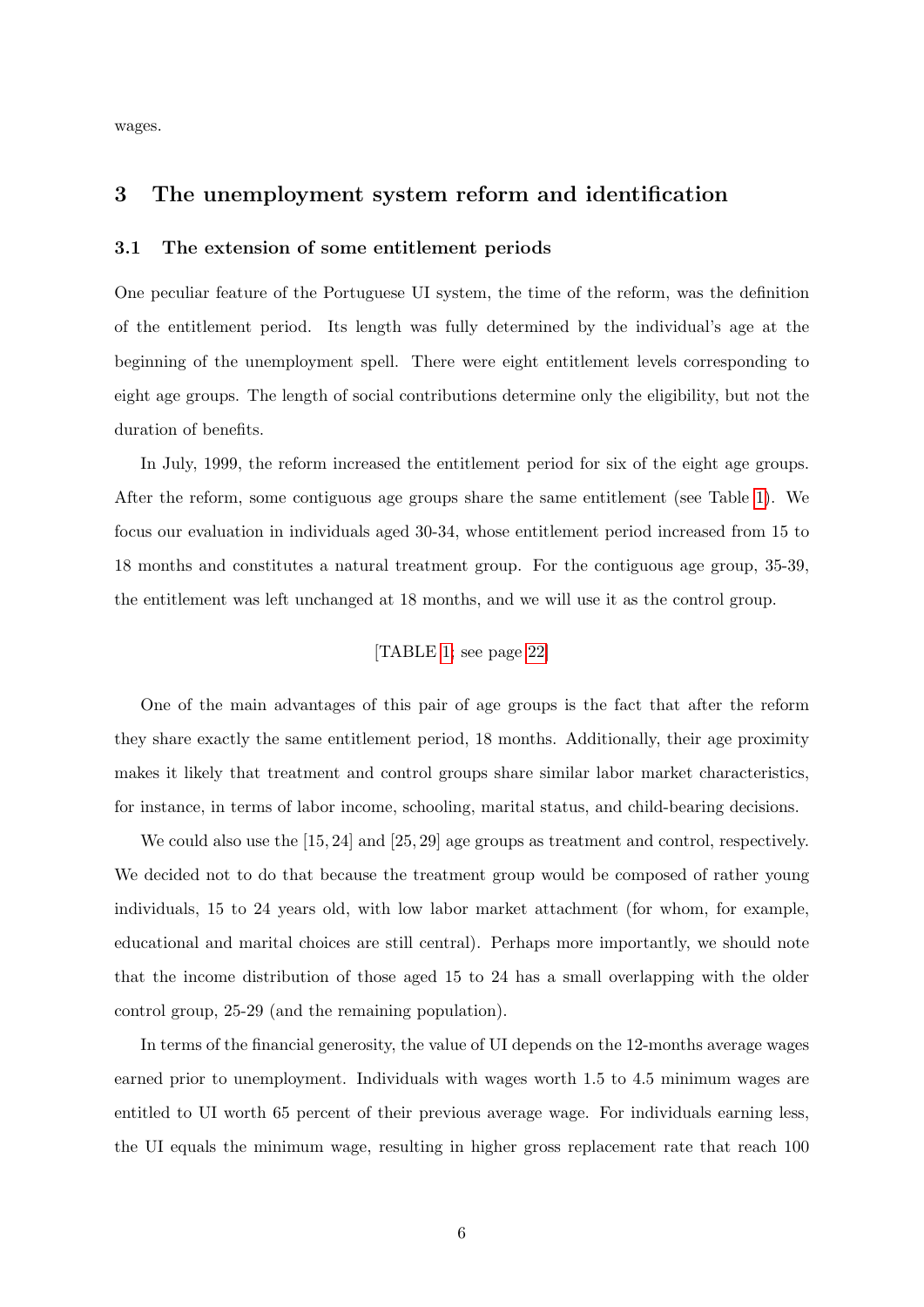percent for minimum wage earners; and UI cannot exceed 3 minimum wages for those earning more than 4.5 minimum wages.

#### Identification

The identification of the UI effect on reemployment wages is based on the availability of suitable treatment and control groups and the observation of individuals in the periods before and after the implementation of the UI reform. This constitutes a fortunate setting for identification of the UI impact and to overcome selection bias and endogeneity issues usually present when evaluating the impact of UI on search outcomes.

The difficulty in identifying the effect of UI arises because the take up of UI, the benefit level, duration and post-unemployment outcomes are potentially endogenous. Individuals who expect a long unemployment spell and a large wage drop may be more likely to claim benefits.

Our identification rests on the quasi-experimental nature of the implemented reform. The exogenous shift in the UI entitlement period, the availability of a suitable control group of individuals not directly affected by the reform and the analysis of data from before and after the sharp change in UI generosity allows us to isolate the impact of UI on subsidized duration and post-displacement wages.

We checked for the selection issues associated with more generous benefits. One matter of concern would be the possibility that more generous UI are associated with a larger pool of UI claimants. This was clearer not the case in Portugal. The share of subsidized individuals in unemployment remained fairly stable throughout the period in analysis, increasing almost 2.5 percentage points in both the treatment and control groups (from 34.1 before the reform to 36.8 percent and from 40.7 to 43.1, respectively).

## Economic conditions

At the moment of the reform, the Portuguese labor market and the economy were buoyant (Table [2\)](#page-21-1). In the period just prior to the reform, real GDP growth exceeded 4 percent and employment was growing consistently above 2 percent. The unemployment rate was at or below 5 percent, showing signs of a tight labor market.

[TABLE [2;](#page-21-1) see page [22\]](#page-21-1)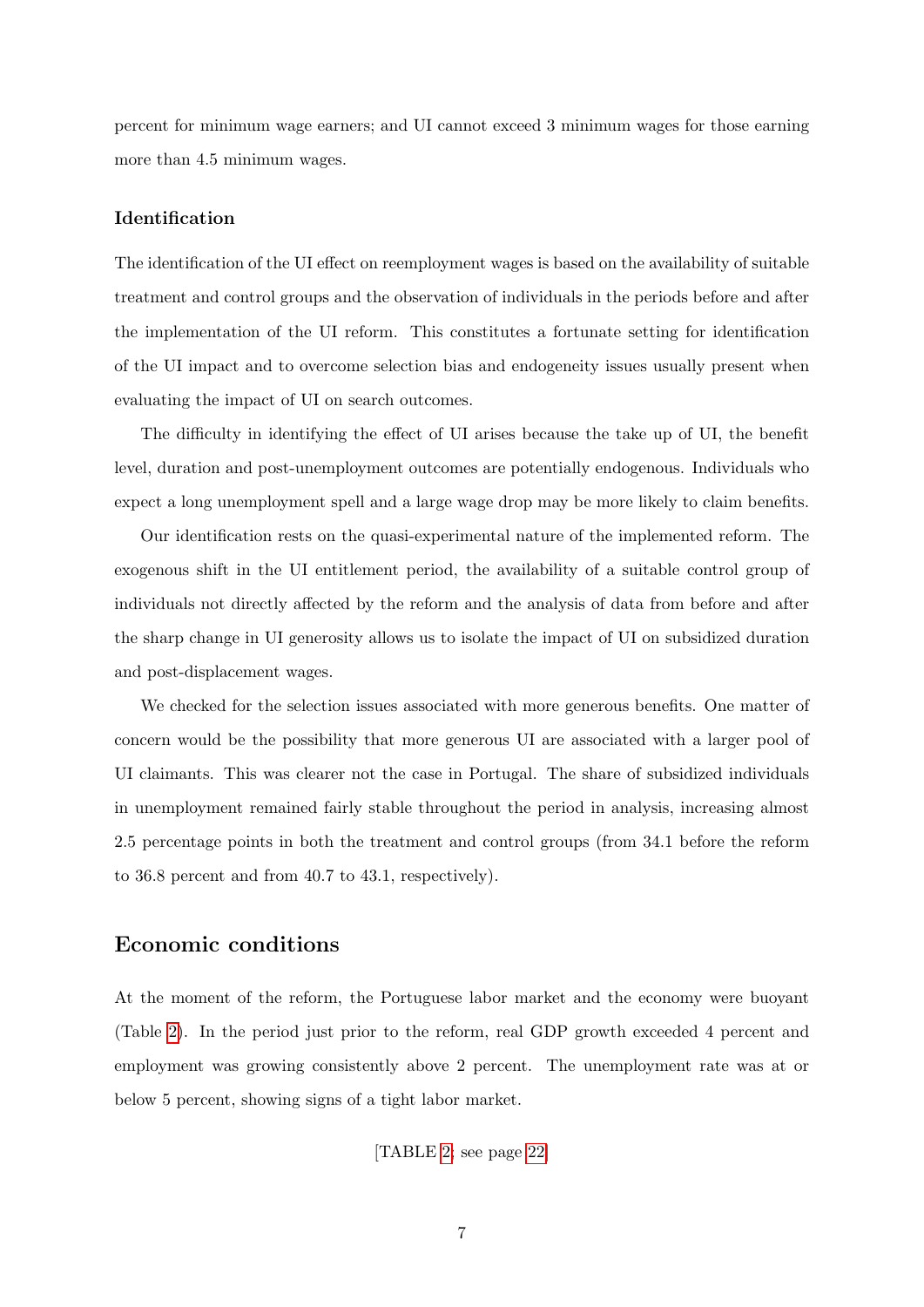It is worth noting that these good economic conditions are favorable to our empirical strategy. Indeed, they suggest that the policy change was not driven endogenously by the evolution of the labor market. There are two exogenous factors that help understand the motivation of the reform. First, in the event of joining the euro area monetary union, the Portuguese public finances benefited significantly from falling interest rates; interest payments decreased by 5 percentage points of GDP (from 8.1 per cent in 1992 to 3.0 per cent in 1999). This budgetary slack was used to expand social and labor market programs. Second, the political cycle may have played also a role since there were scheduled elections for the second half of 1999.

Furthermore, the treatment and control groups, composed of prime-age workers, usually suffer less with labor market swings than younger workers and do not face the type of retirement decisions common to older workers. This makes our comparison of pre- and post-reform outcomes more convincing, as it is not driven by a specific trend in the labor market or to questions related with population ageing.

## 4 Data

#### 4.1 Description

Our study uses administrative data collected by Instituto de Informática of the Portuguese Social Security bureau. The dataset recorded all subsidized unemployment spells initiated between January 1, 1998 and December 31, 2000 that ended in a salaried employment position in the private sector. Since the data extends to June 2004, there is a window of at least 24 months after UI exhaustion to observe reemployment, avoiding biases due to truncation. Overall, there are 12,558 reemployment observations for the age group [30, 39]. The dataset contains very detailed and reliable information on the type, amount and duration of benefits, and the previous wage. The socio-demographic variables available are limited to gender, age, and place of residence. Fortunately, the availability of the previous wage allows us to partially overcome the problem posed by the lack of more detailed individual characteristics. Table [3](#page-22-0) contains descriptive summary statistics of the key variables before and after the reform.

#### [TABLE [3;](#page-22-0) see page [23\]](#page-22-0)

The treatment group comprises 6,606 observations, of which 2,702 are from the period before July, 1999. The control group has 2,977 observations in the before period and 2,975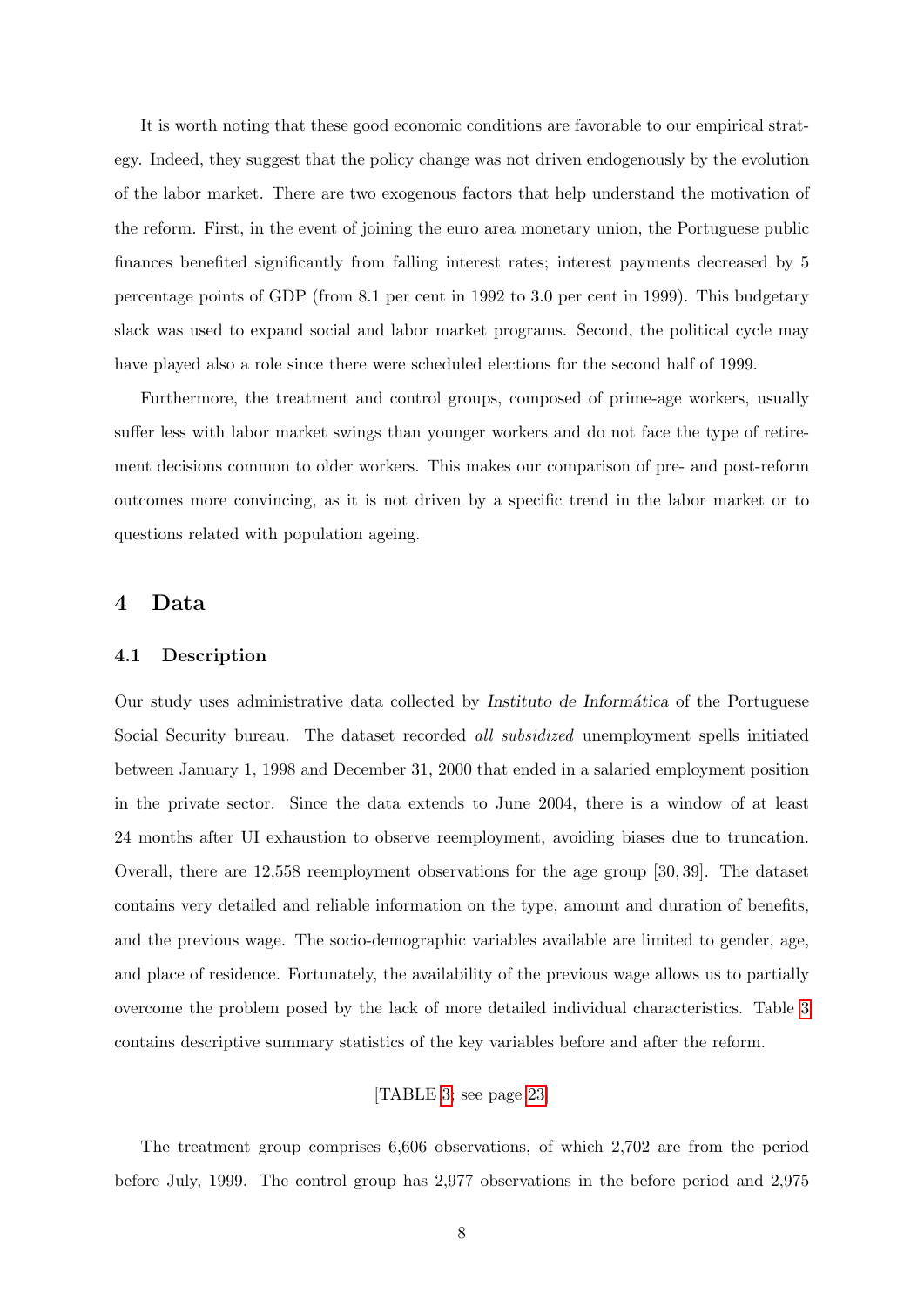in the after period. The differences in the 12-month average values of real pre-unemployment wages between treatment and control groups, as expected, are favorable to older individuals. The percentage of women is similar across treatment and control groups, although it increased in the after period. The gross replacement ratio hovers around 69 percent, a value close to the mode of the system, 65 percent.

#### 4.2 A bird's-eye view of unemployment and wages distributions

Before discussing the impact of the reform on post-unemployment wages, it is useful to take a quick look at its impact on unemployment duration. Centeno and Novo (2009) present a full account of the impact of the reform on subsidized unemployment duration. A simple differencein-differences (D-in-D) based on the Kaplan-Meyer survival rates estimates yields the impact on subsidized unemployment duration for the treated group (Figure [1\)](#page-24-0). The before-after difference between the two curves drawn for the treatment group suggests that the reform significantly increased the survival rates in subsidized unemployment. The same exercise for the control group results in virtually imperceptible differences in the survival rates, which reinforces our case for an exogenously driven reform. Using this difference to adjust for aggregate conditions, we compute a simple D-in-D estimator from these Kaplan-Meyer survival rates. The D-in-D estimates show a positive impact of the reform on subsidized unemployment duration of the treated group. Notice that, as predicted by theory for the case of an extension in the entitlement period, the impact is larger at longer durations (closer to the pre-reform entitlement period). These estimates also illustrate the quality of our quasi-natural experiment.

#### [FIGURE [1;](#page-24-0) see [25\]](#page-24-0)

The nonstationary job search model stresses the importance of the limited UI periods in the definition of the optimal reservation wage strategy. A preliminary empirical assessment of this claim could be gauged by looking at the distribution of wages before and after the UI reform around the pre-reform UI exhaustion date. We do this in Figure [2,](#page-25-0) which plots kernel estimates of the distribution of both pre-unemployment and reemployment wages for the treatment and control groups.

#### [FIGURE [2;](#page-25-0) see page [26\]](#page-25-0)

The panels in the top row show that reemployment wages are generally lower than preunemployment wages. The distribution of reemployment wages lies to the left of the one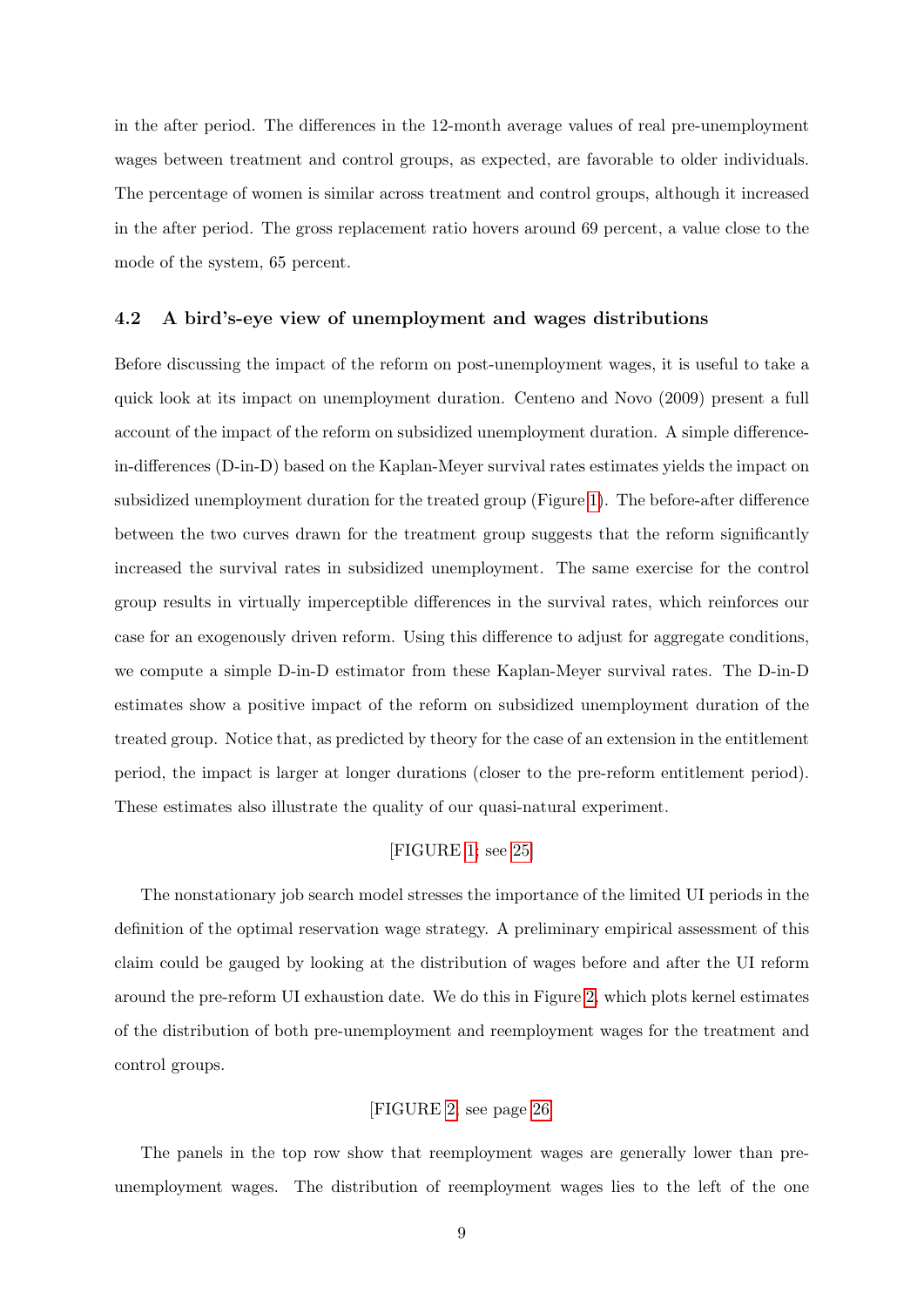prevailing before the unemployment experience. In general, an intervening unemployment spell between jobs seems to limit wage progression. This is particularly clear in the right panel that limits pre-unemployment wages to 1.5 and 4.5 minimum wages. This fact is important, when interpreting our results, because we will be only able to identify the differential impact of extra UI time, not on the actual change in wages after unemployment.

The sharp reduction of the reservation wage generates a spike in the exit rate of unemployment close to the exhaustion date (Katz and Meyer 1990, Boone and van Ours 2009), and this drop should have an impact on the distribution of accepted wages. In order to take a first look at the reemployment outcomes the middle and bottom panels of Figure [2](#page-25-0) display the distribution of wages of matches formed during the first year of the unemployment spell (well before the benefit extension) and of those formed just after the treatment group's pre-reform entitlement period (450 days).

The results make it quite clear that the policy had a large impact on reemployment wages around that date, and also help in the evaluation of the quality of our quasi-natural experiment, as they show that under similar conditions individuals have akin outcomes.

The plots in the middle row of Figure [2](#page-25-0) refer to the pre-reform period. The distributions of reemployment wages of matches formed during the first year of unemployment almost overlap. However, it is quite interesting to note that past the 450 days threshold, the distribution of reemployment wages of treated individuals (those already without UI) is quite different from the one obtained for the control group. Indeed, individuals in the treatment group have much lower wages in the jobs accepted after UI expiration.

Finally, the last row of Figure [2](#page-25-0) confirms the quality of the reform; treatment and control have very similar reemployment wage distributions in the period after the reform, this is, in the period in which they share the same UI conditions (540 days of benefits).

## 5 Methodology

In the context of a job-search model, we expect UI to increase the length of unemployment spells by raising the reservation wage. However, the nonstationarity of the job search environment implies decreasing reservation wages over the length of the subsidized unemployment spell. Additionally, the search environment is also a function of the wage offer distribution faced by individuals. Individuals face differentiated payoffs to extend their search period depending on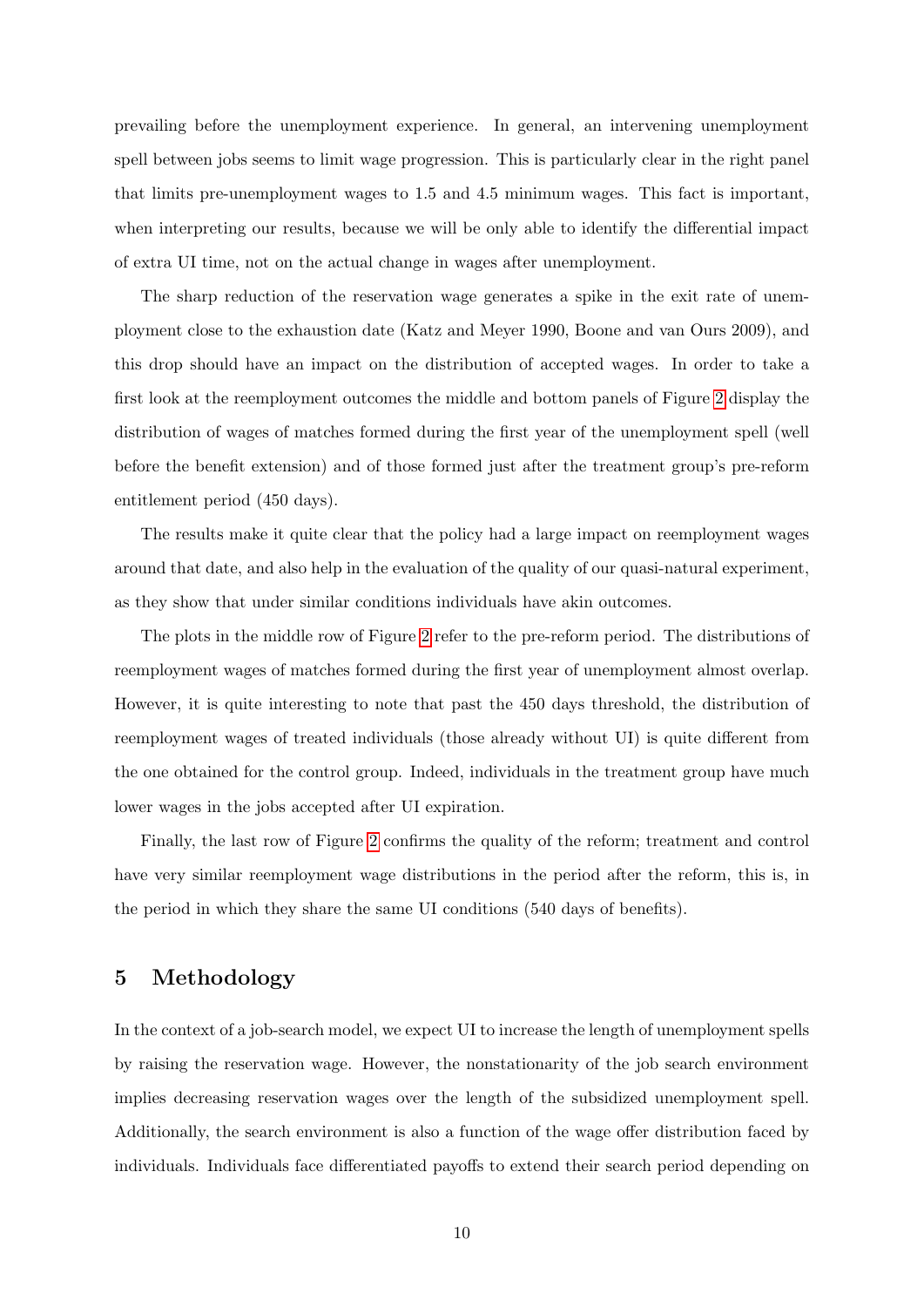their productive characteristics and type of job they are looking for. The expected impact of the reform is not homogeneous and could vary at different locations of the wage distribution. Some workers can expect larger gains from longer search spells, those with more labor market opportunities, while others may not be able to search longer and/or may be searching in thinner labor markets. Differentiated impacts in the distribution can be estimated with quantile treatment effects.

#### 5.1 Quantile regression

Quantile regression, first introduced by Koenker and Bassett (1978), specifies and estimates a family of conditional quantile functions,  $Q_{y|x}(\tau|x) = x\beta(\tau)$ , where Q is the conditional quantile function of Y given X, a vector of conditioning variables, and  $\tau$  is a quantile in the interval [0, 1]. In this respect, quantile regression is similar to the rather more ubiquitous mean regression method. The least squares estimator also specifies a linear function of conditioning variables, namely, the conditional mean function,  $E[Y|X=x] = x\beta$ .

Thus, quantile regression has a descriptive advantage over least squares by providing several summary statistics of the conditional distribution function, rather than just one characteristic, namely, the mean. Ultimately, with point estimates of  $\beta(\tau)$ , quantile regression allows us to characterize and distinguish the effects of covariates on the upper and lower quantiles of the distribution.

#### 5.2 Quantile treatment effects

The concept of quantile treatment response was first proposed by Lehmann (1975) as:

Suppose the treatment adds the amount  $\Delta(y)$  when the response of the untreated subject would be y. Then the distribution G of the treatment responses is that of the random variable  $Y + \Delta(Y)$  where Y is distributed according to F.

In this structure, the treatment may be, for instance, equally beneficial (prejudicial) to all subject, in which case the two distributions will differ by a constant,  $\Delta(Y) = \delta_0 > 0$  $(\Delta(Y) = \delta_0 < 0)$ . In this case, the quantile treatment response does not differ from the standard average treatment response. The treatment exerts a pure location shift on the distribution of the treated. The response may also be a function of the pre-treatment value, for example,  $\Delta(y) = \delta_0 y$ . While in the former case the two distributions have the same shape, but different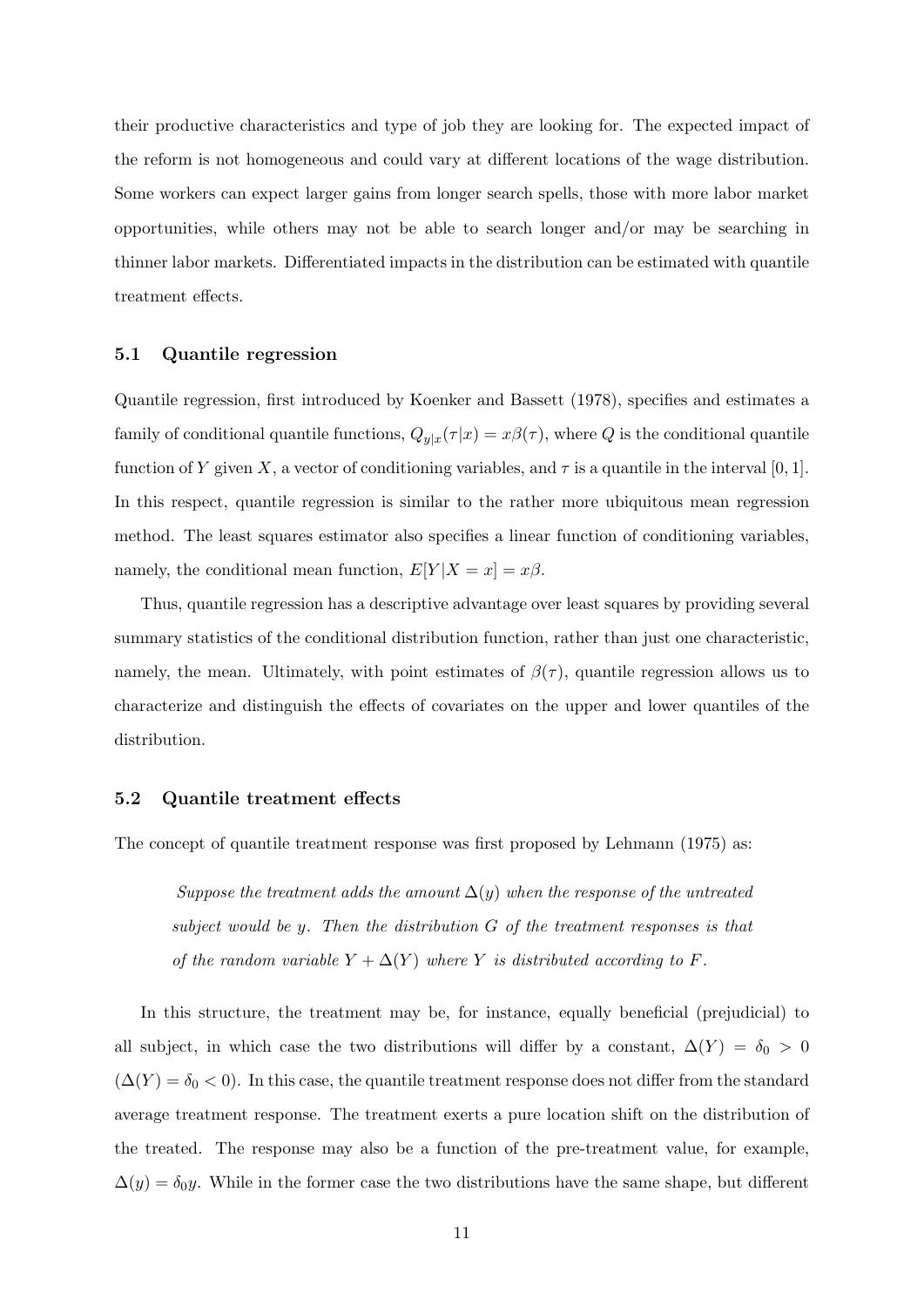locations, in the latter both the location and shape differ. In this case the literature refers to a location and scale shift.

The connection between quantile treatment responses and quantile regression is obvious from the work of Doksum (1974). Doksum defines  $\Delta(y)$  as the "horizontal distance" between the cumulative distributions F and G measured at y so that  $F(y) = G(y + \Delta(y))$ . Then,  $\Delta(y) = G^{-1}(F(y)) - y$ . Thus, changing notation,  $\tau = F(y)$ , to conform with the quantile regression notation introduced above, we have that the Quantile Treatment Effect (QTE) is defined as:

<span id="page-11-0"></span>
$$
\delta(\tau) = \Delta(F^{-1}(\tau)) = G^{-1}(\tau) - F^{-1}(\tau). \tag{1}
$$

In the two-sample case, the quantile treatment effect (QTE) is simply estimated by the sample analogous of equation [\(1\)](#page-11-0), namely,

$$
\hat{\delta}(\tau) = \hat{G}_n^{-1}(\tau) - \hat{F}_m^{-1}(\tau),
$$

where  $G_n$  and  $F_m$  denote the empirical distribution functions of the treatment and control groups, respectively.

The identification hypotheses of the average treatment effect on the treated and the QTE are similar, in which both arise from the fundamental problem of causal inference – the nonobservation of the counterfactual. Thus, the analogous identification hypothesis in QTE is that the distribution of potential outcomes in the absence of the treatment  $(y_0)$  for treated  $(D = 1)$ ,  $G_{y_0|D=1}$ , would be the same as that of the control units,  $F_{y_0|D=0}$ . To control for time invariant differences between the treatment and control group, we extend the quantile treatment effect in the same fashion as the difference-in-differences literature. Thus, we need an additional identification hypothesis, namely,

$$
G_{y_0(t')|D=1}^{-1}(\tau) - G_{y_0(t)|D=1}^{-1}(\tau) = F_{y_0(t')|D=0}^{-1}(\tau) - F_{y_0(t)|D=0}^{-1}(\tau), \quad \forall \tau.
$$
 (2)

This hypothesis expresses the condition that the difference over time (from  $t$  to  $t'$ ) between the distributions of potential outcomes in the absence of the treatment would have been the same for treated and non-treated subjects. Contrary to the D-in-D hypothesis, which assumes an homogenous difference throughout the entire distribution, this hypothesis allows for distinct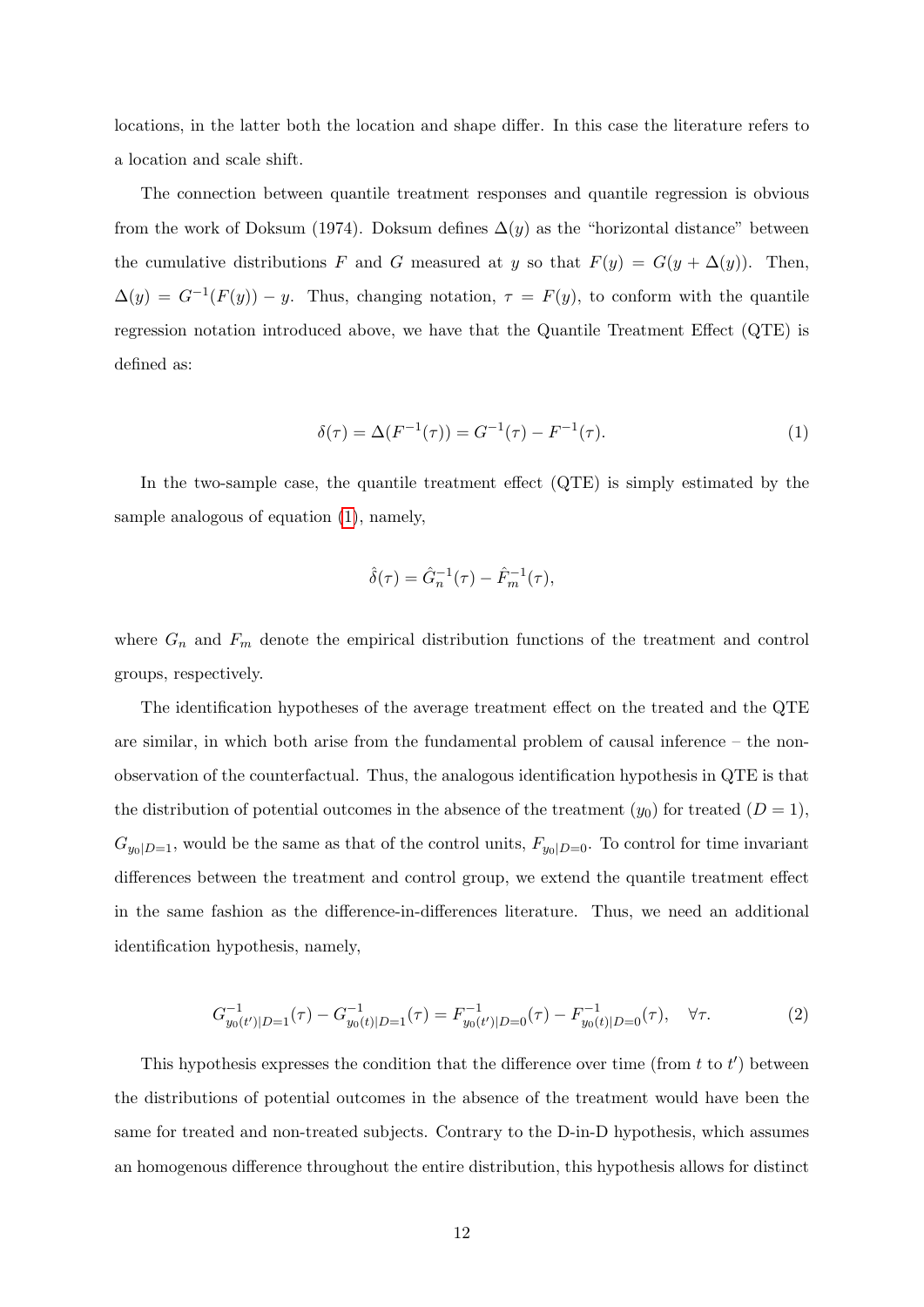differences across quantiles. The only restriction is that the differences for a quantile remain the same over time.

Thus, our identification hypothesis allows us to identify the quantile treatment effect as

$$
\delta(\tau) \equiv G_{y_1(t')|D=1}^{-1}(\tau) - G_{y_0(t')|D=1}^{-1}(\tau)
$$
\n
$$
= G_{y_1(t')|D=1}^{-1}(\tau) - G_{y_0(t')|D=1}^{-1}(\tau) + \{G_{y_0(t')|D=1}^{-1}(\tau) - G_{y_0(t)|D=1}^{-1}(\tau)\} - \{F_{y_0(t')|D=0}^{-1}(\tau) - F_{y_0(t)|D=0}^{-1}(\tau)\}
$$
\n
$$
= \{G_{y_1(t')|D=1}^{-1}(\tau) - G_{y_0(t)|D=1}^{-1}(\tau)\} - \{F_{y_0(t')|D=0}^{-1}(\tau) - F_{y_0(t)|D=0}^{-1}(\tau)\}.
$$
\n(3)

In the 4-sample case, this is estimable by the sample quantiles. Extensions to account for differences in observable characteristics of the subjects are estimated with quantile regression, in a similar fashion to the estimation of the difference-in-differences estimator with least squares. See Koenker (2005) for a thorough discussion and illustrations of quantile treatment effects.

## 6 Results

We analyze the implications of the 1999 UI legislation change in terms of a key post-unemployment variable – reemployment wages. First, we study the determination of the distribution of the post-unemployment wages. Then, we explore how the liquidity effect generated by more generous UI impacted on the reemployment wages of different levels of individuals with pre-unemployment average income.

#### 6.1 Reemployment wages: Average and quantile treatment effects

In this section, we present the treatment effects estimates of the UI extension. We start by presenting a differences-in-differences (D-in-D) model for the impact of the additional period of subsidized unemployment. The estimated model is:

<span id="page-12-0"></span>
$$
log(W) = \beta_0 + \beta_1 After + \beta_2 Treat + \beta_3 After \times Treat + x' \lambda,
$$
\n(4)

where  $After$  is an indicator variable for the post-July 1999 period, Treat indicates the age group affected by the new legislation. The vector  $x$  includes the previous average wage, indicator variables for unemployment duration (piecewise function), a gender variable and dummy variables for regional labor markets and month of unemployment and of reemployment. The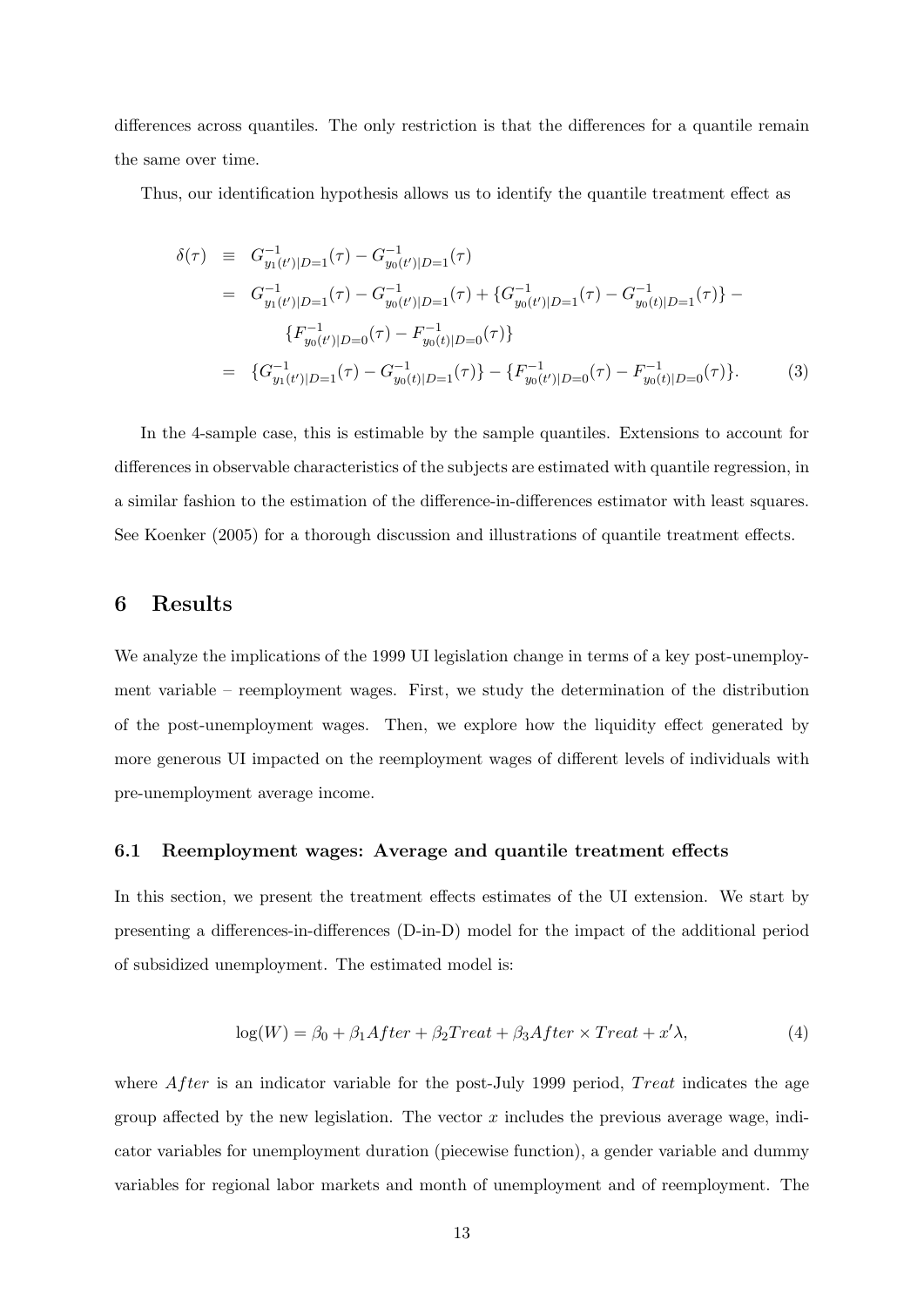indicator variables for unemployment duration consider the following periods (in days): 1-90, 91-180, 181-270, 271-360, 361-420, 421-450, 451-480, 481-540, and +540.

Table [4](#page-22-1) presents the results from the estimation of equation [\(4\)](#page-12-0). The average treatment effect on the treated is 2.8 percent. In other words, without the UI extension wages of treated individuals would be 2.8 percent lower.

There are other interesting results from this wage regression. Reemployment wages earned by females are about 3.4 percent lower than those of males. Also, conditional on all other variables included in the regression, the previous wage has a positive effect on the new wage. This effect is due to unobserved characteristics of the workers that are captured by the previous wage. The elasticity is around 0.4, meaning that if the previous wage was 1 percent higher the current wage would be 0.4 percent higher. The relatively large estimate is due to the omission of important productive characteristics from the regression, for example education and experience. Finally, there are clear signs of duration dependence, in particular after the first year of unemployment. The dummies for duration show a declining profile of reemployment wages. This is directly correlated with the nonstationary nature of the job search environment and implies that post-unemployment outcomes may change along the duration of the unemployment spell (Lalive, van Ours and Zweimueller 2006).

In line with this result, Centeno and Novo (2009) shows that the policy change induced differentiated shifts in unemployment exit rates along the distribution of subsidized unemployment spells duration; larger shifts are observed closer to the pre-reform UI exhaustion date (450 days). These differentiated responses could translate into a different impact of the policy in reemployment wages. We interacted the duration dummies with the treatment indicators (After, Treat and After  $\times$  Treat). The interaction coefficients capture the differentiated treatment effects over the duration of the unemployment spell.

Table [5](#page-23-0) reports the D-in-D estimates of the average treatment effect on the treated in the two columns under the label 'D-in-D'; it presents only the estimates for the interactions of the  $After \times Treat$  variable and the dummies for subsidized unemployment duration; Table [A.1](#page-28-0) reports the remaining coefficients associated with the duration dummies. The first column presents the estimates for the whole sample and the second column restricts the sample to workers with gross replacement rates in the 63 to 67 percent range. The shorter GRR range makes the disincentive (substitution) effect of UI more equal for the unemployed, better isolating the impact of extending the entitlement period.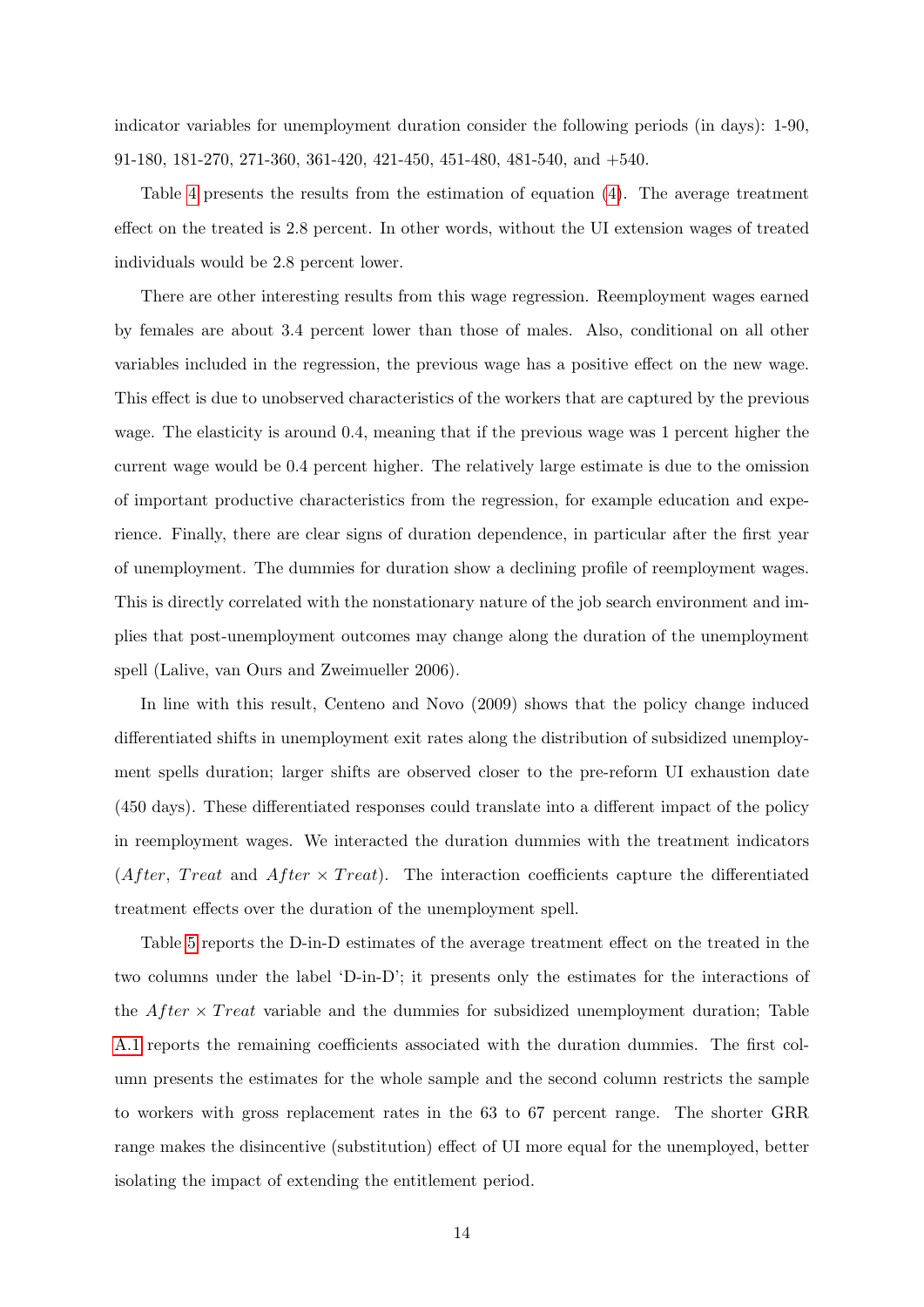#### Table [5](#page-23-0) [see page [24\]](#page-23-0)

The results show no impact of the UI extension on reemployment wages for matches formed within the first 420 days of unemployment. The policy effect kicks in just prior to the prereform exhaustion date, suggesting that wages of treated individuals are 20 percent above those that would have emerged in a situation without the UI extension. This is the point estimate of what was already gauged in Figure [2.](#page-25-0) The impact is even slightly higher after the 450 days threshold, which can be interpreted as evidence that some workers adjust their reservation wages only after UI termination. The positive impact remains significant for matches formed until termination of the post-reform UI entitlement period (540 day) and drops to zero after that date. Since the results do not differ much among the two samples considered, we keep the GRR restricted sample in the following analyses as it is more homogeneous in face of substitution effects (moral hazard). As an additional robustness check, we extend the period of UI claims until the end of 2002. The results are presented in Table [A.2](#page-29-0) in the Appendix, and are consistent with the image depicted hitherto.

Next, we consider the possibility of a heterogeneous impact over the distribution of reemployment wages, i.e., whether the gains of UI are distributed among all sort of matches or are concentrated in specific ranges of reemployment wages.

The quantile regression analysis hypothesizes that the logarithm of reemployment wages,  $log(W)$ , have linear conditional quantile functions,  $Q$ , of the form:

$$
Q_{\log(W)}(\tau) = \beta_0(\tau) + \beta_1(\tau) After + \beta_2(\tau) Treat + \beta_3(\tau) After \times Treat + x' \lambda(\tau),
$$
 (5)

and all the variables are defined as above. The results for the 20th, 50th, and 80th quantiles are presented in the last three columns of Table [5,](#page-23-0) while Figure [3](#page-26-0) presents the full range of quantile estimates. The results show that for low reemployment wage matches the gains are concentrated in the period before the pre-reform exhaustion date, whereas for new higher wages (at the median or above) the gains are restricted to matches formed after 450 days of subsidized unemployment. The gains from the extended UI entitlement should reflect the timing of reservation wage adjustments and consequently their impact on the formation of new wages. As before, the gains of higher wages after the UI exhaustion date should reflect a delayed adjustment in reservation wages and job acceptance of these workers.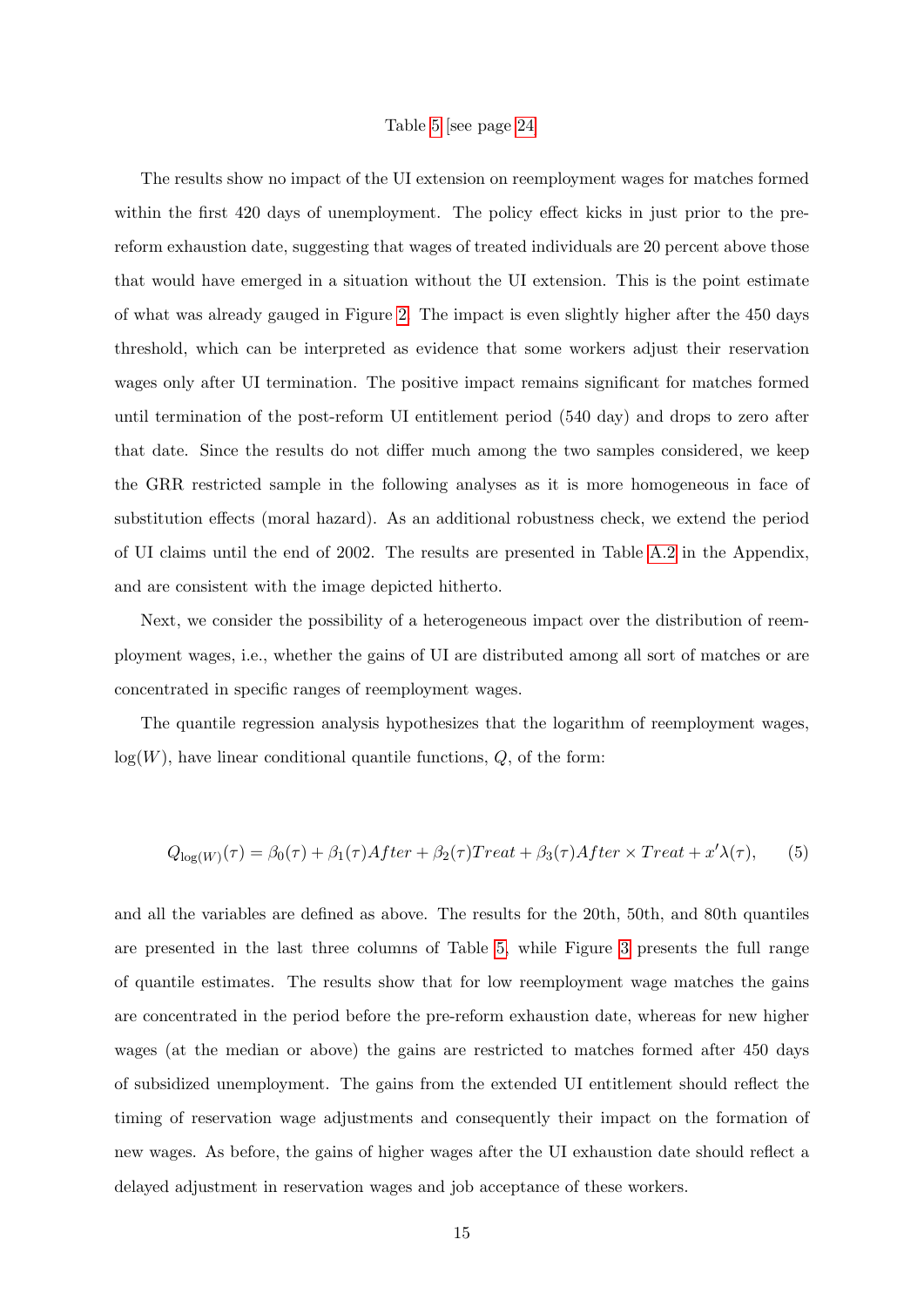In Figure [3,](#page-26-0) each panel represents the point estimates of the coefficient associated with the interaction of the  $After \times Treat$  variable and the duration indicators for each of the estimated quantiles. We chose to limit our attention to the quantiles  $\tau \in [0.20, 0.80]$ .<sup>[1](#page-15-0)</sup> The dashed lines represent 90 percent confidence intervals.

## Figure [3](#page-26-0) [see page [27\]](#page-26-0)

The quantile treatment effects tell us a story of heterogeneity. First, the point estimates are non significant for all quantiles for durations up to 450 days, with the exception of low reemployment wages (up to the 30th quantile) formed in the last month of benefits (421-450 days). Secondly, for matches formed after 450 days of subsidized unemployment the impact is increasing with the wage quantiles. From an economic point of view, the impacts generated by the longer entitlement periods are sizeable. This evidence, taken together with the results for the United States in Centeno and Novo (2006b) and McCall and Chi (2008), shows that the negative impact of unemployment insurance system on the duration of unemployment might be mitigated by the positive impact that the system has on job match quality, as proxied by reemployment wages.

#### 6.2 UI and pre-unemployment wages

Traditionally, the substitution effect – the increase in the relative price of leisure – was emphasized as the negative outcome of UI. More recently, Chetty (2008) pointed out that UI may have a non-distortionary liquidity effect by easing the worker's liquidity constraints. If indeed there is a liquidity effect – Centeno and Novo (2009) show that constrained individuals reacted differently to this UI reform – then the impact of UI on post-unemployment outcomes may also differ for constrained and unconstrained individuals.

To study the impact of the liquidity effect on reemployment wages, we split the sample by level of pre-unemployment wages. Ziliak (2003) shows that wages are the best predictor for the net worth to permanent income ratio. Thus, like Chetty (2008), we associate the individual's pre-unemployment wage with the degree of financial constraints. We repeat the specifications used earlier, but for simplicity collapse the four dummies for reemployment before one year into one single dummy and also the dummies for one month before and after the pre-reform

<span id="page-15-0"></span><sup>&</sup>lt;sup>1</sup>It is worth emphasizing that all observations are used in the estimation process, despite the omitted quantiles in the plots.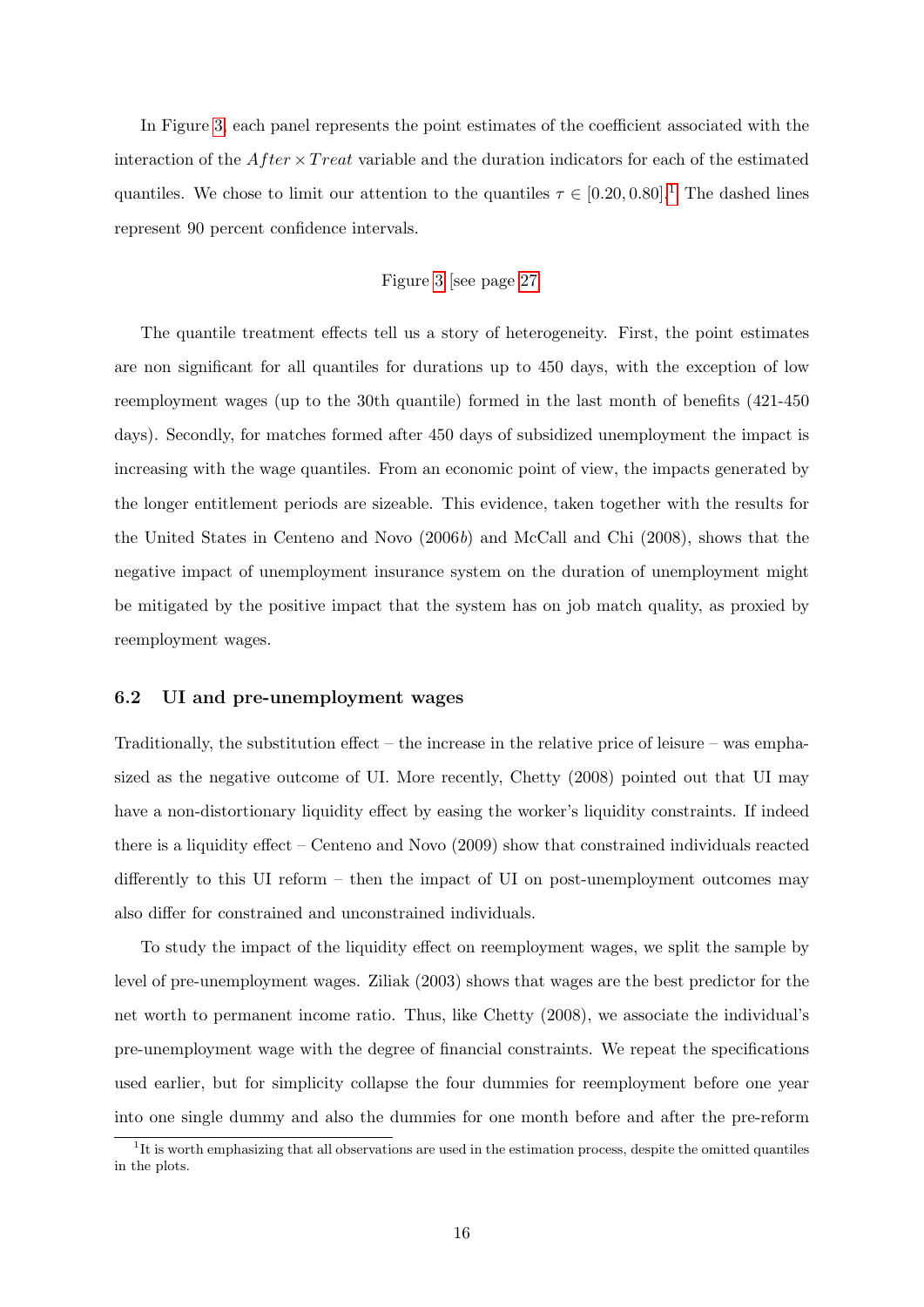entitlement into a [421, 480] days dummy. The D-in-D results are presented in Table [6](#page-24-1) for each of the four samples splitted according to the pre-unemploymentt wage quartiles.

#### [Table [6;](#page-24-1) see page [25\]](#page-24-1)

Like the duration outcomes, reemployment wages are also affected differently across the four groups. Note that the individuals in the interquartile wage range, those who reacted the most in terms of durations, do not gain from the longer UI periods. Their wage elasticities to the benefit along duration are all zero. The behavior of the two tail quartiles is more reactive. Lower-income individuals have wage gains before the previous exhaustion date (450 days), and higher-income individuals have a stronger reaction close to and after the previous exhaustion date. Note also that whenever the impacts are significant, they are larger for unconstrained individuals. In part, the fact that the job options of low-income individuals are scarcer may explain this, and also that less constrained have a wider margin of maneuver to take greater advantage of the extra days of UI.

Finally, we study the liquidity effect along the distribution of reemployment wages. Figure [4](#page-27-0) presents quantile treatment effects for the four samples. Overall, these results confirm the Din-D results, but they show that the average impact comes about essentially through stronger impacts on the upper-tail (higher quantiles) of the reemployment wages distribution. Again, consistent with earlier evidence, the impact on wages after the previous exhaustion date (see plot for [481, 540] days) is clearly stronger for less constrained individuals. A possible interpretation of this result lays on the fact that less constrained individuals prior to the reform where adjusting the most their reservation wage only after running out of UI; they were able to hold on to a higher reservation wage until later in the spell than individuals with higher constraints.

From a policy perspective, the set of results presented are favorable to the views of Marimon and Zilibotti (1999) and Acemoglu and Shimer (2000) that predict more productive job matches. Our estimates suggest that there are non-negligible gains after the previous exhaustion date, without generating losses in the period before. The quantile treatment effects shed some additional insights by showing that the impacts tended to affect more positively the right tail of the reemployment wages distribution. Finally, the fact that the more constrained individuals, those more in need of UI, did not benefit as much as the unconstrained at longer spells suggests that there is room to redesign the UI policy.

Figure [4](#page-27-0) [see page [28\]](#page-27-0)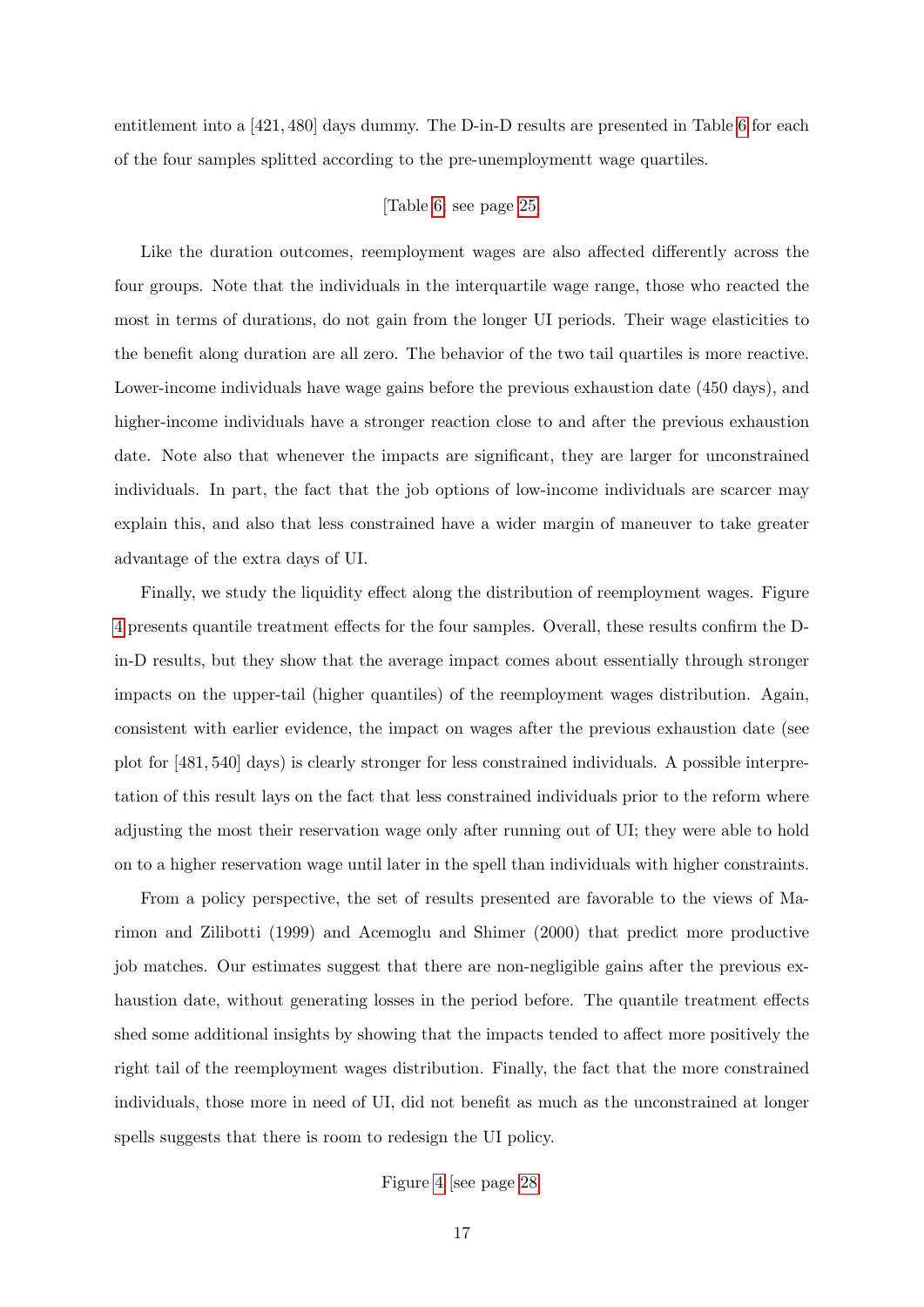## 7 Conclusions

The gains from unemployment insurance programs have attracted increased attention from empirical economists. These gains originate in the increased ability of recipients to smooth consumption over labor market states and may also translate into the improvement of postunemployment outcomes. The purpose of this paper is to analyze the relationship between the quality of job matches (measured by the wage) and UI generosity. We take advantage of a quasi-natural experiment generated by the 1999 reform of the Portuguese UI system that increased entitlement periods for particular age groups. The nature of the reform allows us to identify the causal effect of UI on post-unemployment wages.

We find some evidence that UI generosity increases wages after unemployment. Longer unemployment spells are not particularly helpful for low-income individuals. On the contrary, those with pre-unemployment wages in the top quartile gained the most with the extension in jobs initiated after more than 450 days in unemployment, the pre-reform maximum benefit duration for the treatment group. Additionally, the quantile treatment estimates show that the impact of UI increases with the quintile of reemployment wages. In general it is not significant for low wages, but for high reemployment wages the gains are substantial.

These results, together with those of a companion paper (Centeno and Novo 2009), suggest that the reservation wage is the main channel through which UI affects reemployment wages. This is compatible with a strategic behavior of UI utilization by the unemployed whereby they delay the moment of job acceptance. The absence of gains early on the subsidized spell could be traded-off with gains later on. Indeed, conditional on being unemployed, our results show that workers are better off whenever they are insured. However, given the delayed gains and the non-stationary nature of the search environment, UI extensions may result in an unemployment trap. The decreasing quality and quantity of jobs available after a long period of unemployment may prove particularly harmful for low-wage workers. Thus, UI systems with long entitlement periods may not be optimal to address the needs of this specific group of workers.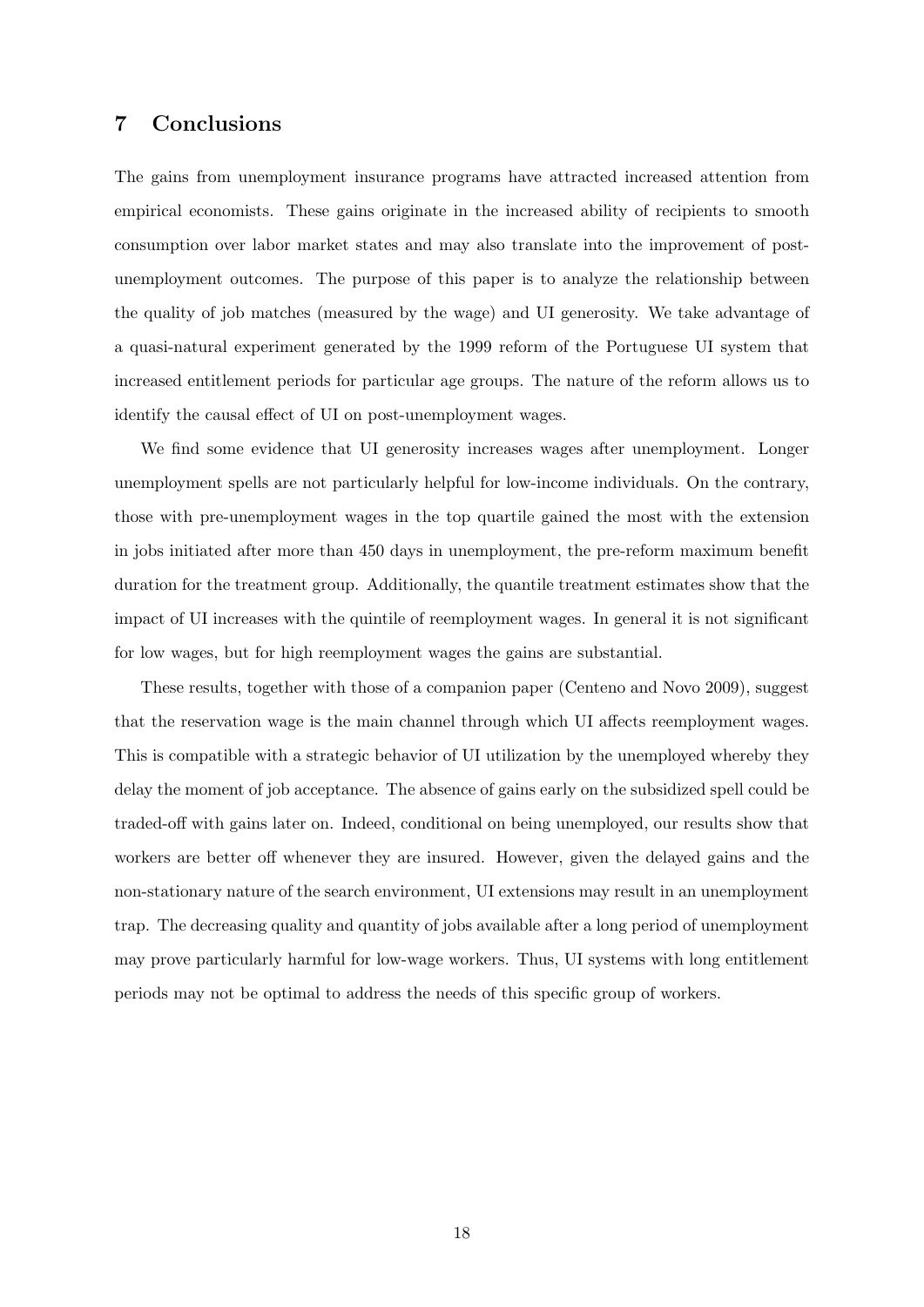## References

- Acemoglu, D. and Shimer, R. (2000), 'Productivity gains from unemployment insurance', European Economic Review 44, 1195–1224.
- Addison, J. and Blackburn, M. (2000), 'The effects of unemployment insurance on postunemployment earnings', Labour Economics 7, 21–53.
- Akerlof, G., Rose, A. and Yellen, J. (1988), 'Job switching and job satisfaction in the U.S. labor market', Brooking Papers on Economic Activity pp. 495–582.
- Belzil, C. (2001), 'Unemployment insurance and subsequent job duration: Job matching versus unobserved heterogeneity', Journal of Applied Econometrics 16, 619–636.
- Boone, J. and van Ours, J. (2009), Why is there a spike in the job finding rate at benefit exhaustion?, Working paper 4523, IZA.
- Caliendo, M., Uhlendorff, A. and Tatsiramo, K. (2009), Benefit duration, unemployment duration and employment stability: A regression-discontinuity approach, mimeo, IZA.
- Card, D., Chetty, R. and Weber, A. (2007), 'The spike at benefit exhaustion: Leaving the unemployment system or starting a new job?', American Economic Review  $97(2)$ , 113– 118.
- Centeno, M. (2004), 'The match quality gains from unemployment insurance', Journal of Human Resources 39(3), 839–863.
- Centeno, M. and Novo,  $\hat{A}$ ,  $A$ . (2006*a*), 'The impact of unemployment insurance generosity on match quality distribution', *Economic Letters* **93**, 235–241.
- Centeno, M. and Novo,  $\acute{A}$ . A. (2006*b*), 'The impact of unemployment insurance on the job match quality: A quantile regression approach', *Empirical Economics* 31, 905–919.
- Centeno, M. and Novo, Á. A.  $(2009)$ . Extended unemployment benefits and liquidity effects: Quasi-experimental evidence, mimeo, Banco de Portugal.
- Chetty, R. (2008), 'Moral hazard versus liquidity and optimal unemployment insurance', Journal of Political Economy 116(2), 173–234.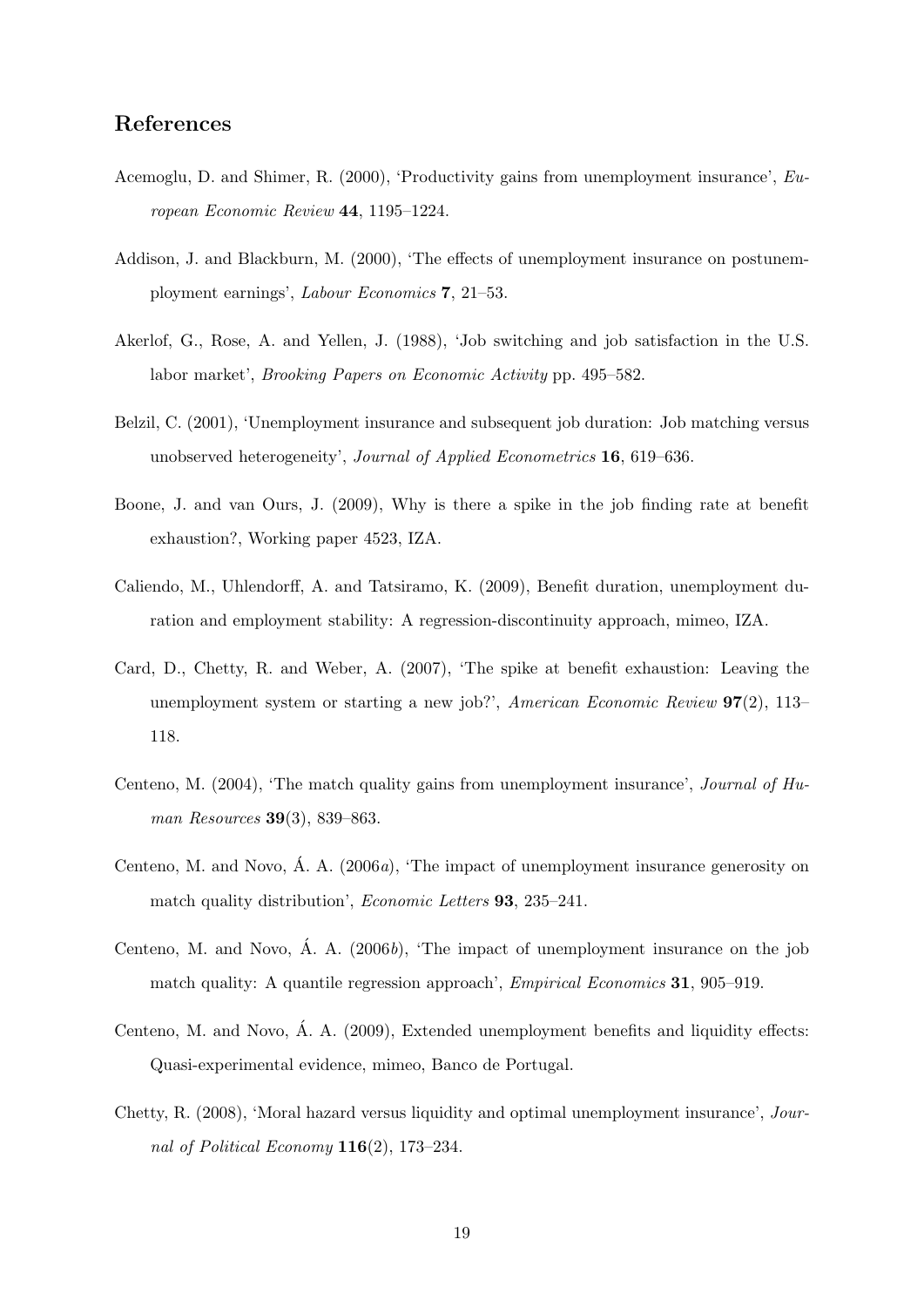- Diamond, P. (1982), 'Aggregate demand management in search equilibrium', Journal of Political Economy  $90(5)$ , 798-812.
- Doksum, K. (1974), 'Empirical probability plots and statistical inference for nonlinear models in the two-sample case', Annals of Statistics 2, 267–277.
- Fitzenberger, B. and Wilke, R. (2007), 'New insights on unemployment duration and post unemployment earnings in Germany: Censored Box-Cox quantile regression at work', IZA 2609.
- Jovanovic, B. (1979), 'Job matching and the theory of turnover', The Journal of Political Economy 87(5), 972.
- Katz, L. F. and Meyer, B. D. (1990), 'Unemployment insurance, recall expectations, and unemployment outcomes', Quarterly Journal of Economics 105, 973–1002.
- Koenker, R. (2005), Quantile regression, Cambridge University Press, Cambridge.
- Koenker, R. and Bassett, G. (1978), 'Regression quantiles', Econometrica 46, 33–50.
- Lalive, R. (2007), 'Unemployment benefits, unemployment duration, and post-unemployment jobs: A regression discontinuity approach', American Economic Review 97(2), 108–112.
- Lalive, R. (2008), 'How do extended benefits affect unemployment duration? A regression discontinuity approach', *Journal of Econometrics* **142**, 785–806.
- Lalive, R., van Ours, J. C. and Zweimueller, J. (2006), 'How changes in financial incentives affect the duration of unemployment', Review of Economic Studies 73, 1009–1038.
- Lehmann, E. (1975), Nonparametrics: Statistical Methods Based on Ranks, Holden-Day, San Francisco.
- Marimon, R. and Zilibotti, F. (1999), 'Unemployment vs. mismatch of talents: Reconsidering unemployment benefits', The Economic Journal 109, 266–291.
- McCall, B. and Chi, W. (2008), 'Unemployment insurance, unemployment durations and reemployment wages', *Economics Letters* **99**, 112–115.
- Moffitt, R. (1985), 'Unemployment insurance and the distribution of unemployment spells', Journal of Econometrics  $28(1)$ , 85-101.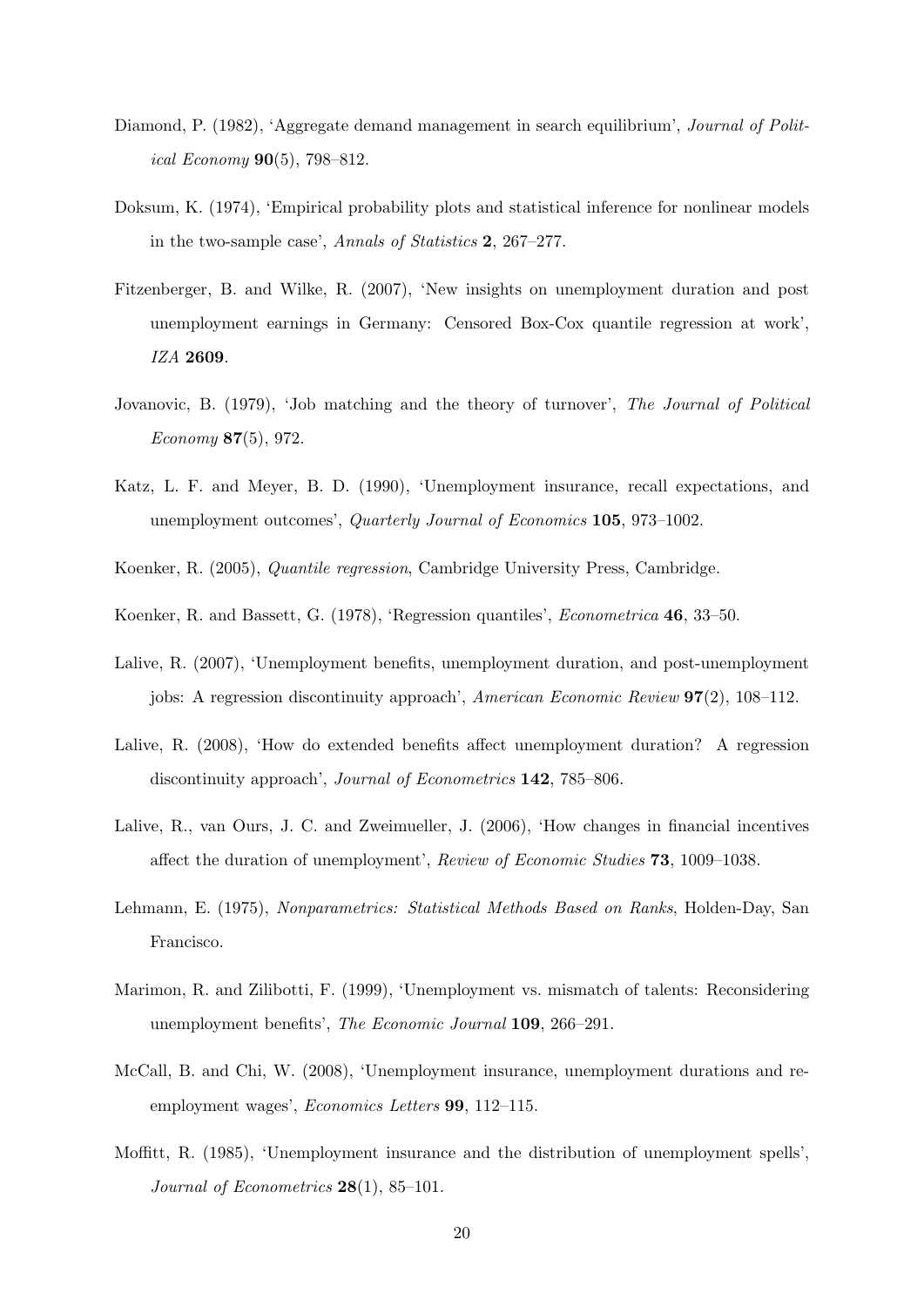- Mortensen, D. (1986), Job search and labor market analysis, in O. Ashenfelter and R. Layard, eds, 'Handbook of Labor Economics', Vol. 2, North-Holland, Amsterdam, pp. 849–919.
- van den Berg, G. J. (1990), 'Nonstationarity in job search theory', The Review of Economic Studies 57(2), 255–277.
- van Ours, J. C. and Vodopivec, M. (2006), 'How changes in benefits entitlement affect job-finding: Lessons from the Slovenian "Experiment"', Journal of Labor Economics 24(2), 351–378.
- van Ours, J. C. and Vodopivec, M. (2008), 'Does reducing unemployment insurance generosity reduce job match quality?', Journal of Public Economics **92**, 684–695.
- Ziliak, J. P. (2003), 'Income transfers and assets of the poor', Review of Economics and Statistics  $85(1)$ , 63-76.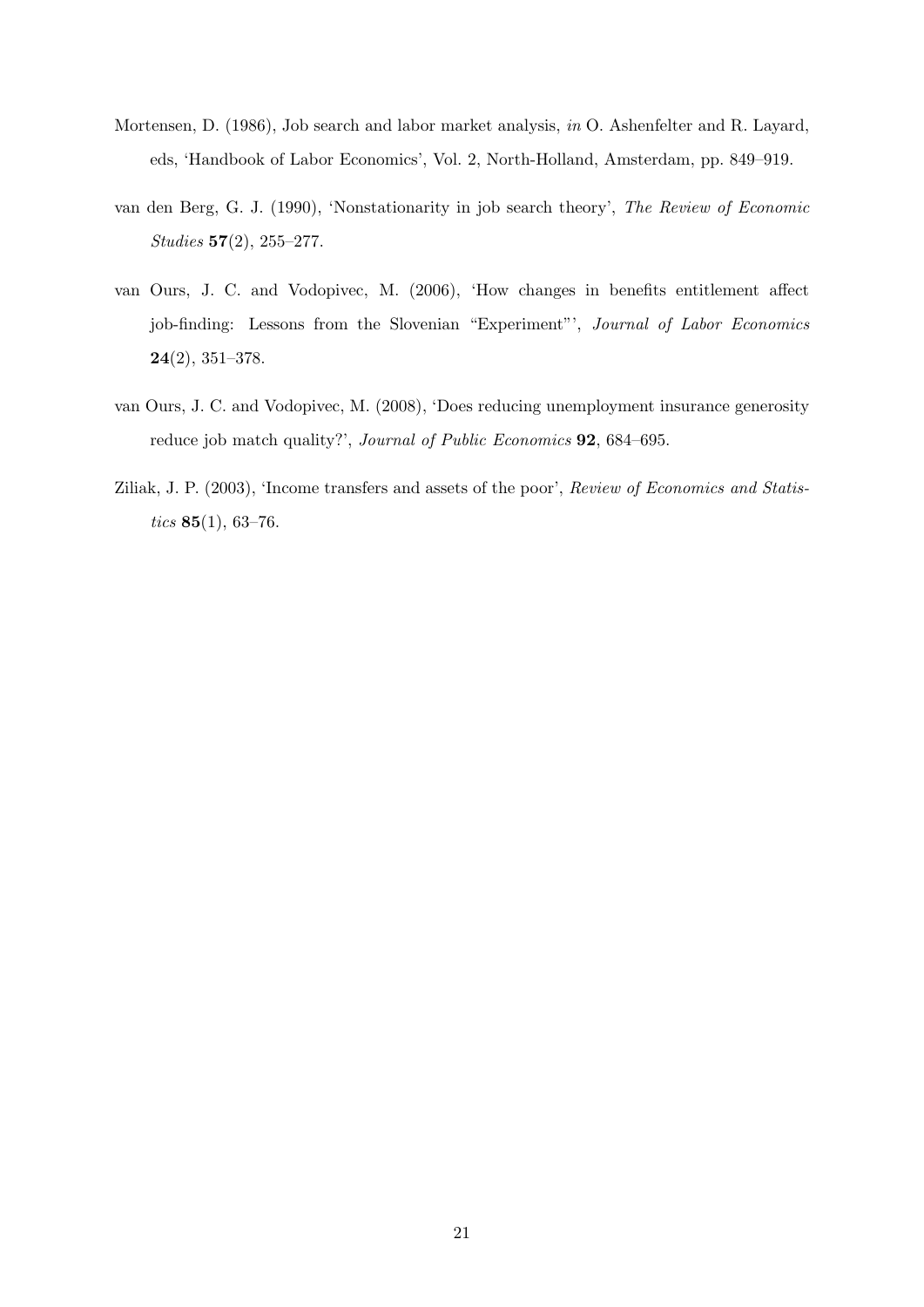| Before                                      |    | After                 |                    |  |  |
|---------------------------------------------|----|-----------------------|--------------------|--|--|
| Age (years) $\dagger$<br>Entitlement period |    | Age (years) $\dagger$ | Entitlement period |  |  |
| [15, 24]                                    | 10 | [15, 29]              | 12                 |  |  |
| [25, 29]                                    | 12 |                       |                    |  |  |
| [30, 34]                                    | 15 | [30, 39]              | 18                 |  |  |
| [35, 39]                                    | 18 |                       |                    |  |  |
| [40, 44]                                    | 21 | [40, 44]              | 24                 |  |  |
| [45, 49]                                    | 24 |                       |                    |  |  |
| [50, 54]                                    | 27 | [45, 64]              | $30(+8)^*$         |  |  |
| [55, 64]                                    | 30 |                       |                    |  |  |

<span id="page-21-0"></span>Table 1: Entitlement periods (in months): Before and after July, 1999

† Age at the beginning of the unemployment spell.

<sup>∗</sup> For those aged 45 or older, 2 months can be added for each 5 years of social contributions during the previous 20 calendar years.

<span id="page-21-1"></span>Table 2: The Portuguese economy before and after July 1999

|      | Real GDP              | Employment            | Unemployment        | $Long-term$               | Subsidized                 |
|------|-----------------------|-----------------------|---------------------|---------------------------|----------------------------|
|      | Growth <sup>(1)</sup> | Growth <sup>(2)</sup> | Rate <sup>(2)</sup> | Unemployment $(\%)^{(2)}$ | Unemployed                 |
|      |                       |                       |                     |                           | $(\text{thousands})^{(3)}$ |
| 1997 | 4.2                   | 1.9                   | 5.8                 | 43.6                      | 172.9                      |
| 1998 | 4.7                   | 2.3                   | 5.0                 | 45.4                      | 165.1                      |
| 1999 | 3.9                   | 1.9                   | 4.4                 | 41.2                      | 163.1                      |
| 2000 | 3.9                   | 2.3                   | 3.9                 | 43.8                      | 166.6                      |
| 2001 | 2.0                   | $1.5\,$               | 4.0                 | 40.0                      | 176.1                      |
| 2002 | 0.8                   | 0.5                   | 5.0                 | 37.3                      | 195.2                      |
| 2003 | $-1.2$                | $-0.4$                | 6.3                 | 37.7                      | 248.2                      |
| 2004 | 1.1                   | 0.1                   | 6.7                 | 46.2                      | 288.4                      |

Sources: (1) National accounts, INE; (2) Employment Survey, INE; (3) Social Security Bureau, MTSS.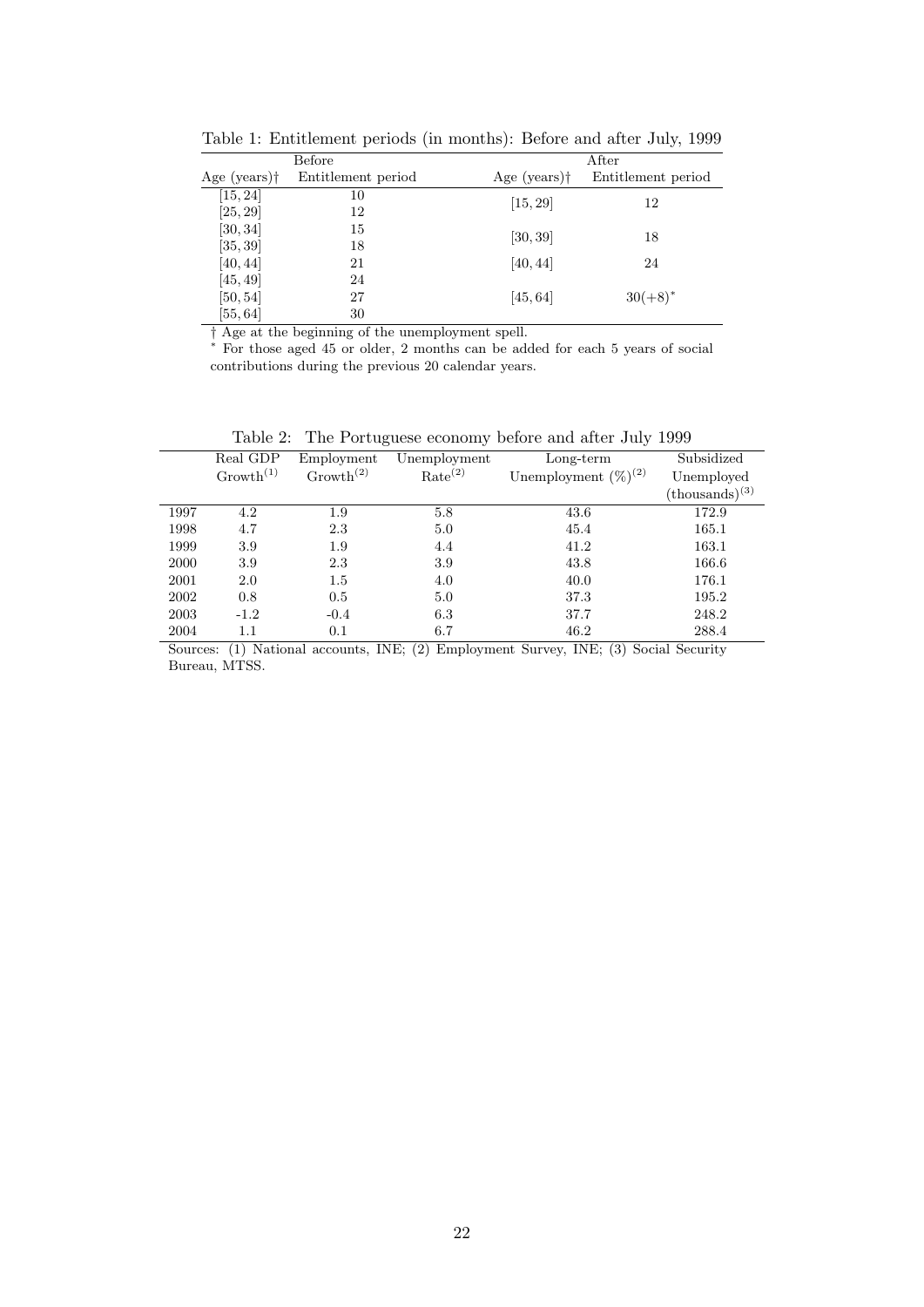|                                      | Before    |         | After     |         |  |
|--------------------------------------|-----------|---------|-----------|---------|--|
|                                      | Treatment | Control | Treatment | Control |  |
| Unemployment duration (in days)      |           |         |           |         |  |
| Total                                | 265.3     | 404.4   | 338.7     | 343.4   |  |
| Subsidized                           | 208.8     | 313.3   | 249.6     | 261.4   |  |
| After UI                             | 56.5      | 91.1    | 89.1      | 82.0    |  |
| Reemployment period (proportion)     |           |         |           |         |  |
| $[1, 90]$ days                       | 0.27      | 0.19    | 0.26      | 0.24    |  |
| $[91, 180]$ days                     | 0.19      | 0.14    | 0.18      | 0.17    |  |
| $[181, 270]$ days                    | 0.14      | 0.09    | 0.10      | 0.12    |  |
| $[271, 360]$ days                    | 0.14      | 0.08    | 0.08      | 0.07    |  |
| $[361, 420]$ days                    | 0.07      | 0.05    | 0.04      | 0.03    |  |
| $[421, 450]$ days                    | 0.05      | 0.03    | 0.01      | 0.02    |  |
| $[451, 480]$ days                    | 0.01      | 0.02    | 0.02      | 0.01    |  |
| $[481, 540]$ days                    | 0.02      | 0.13    | 0.10      | 0.12    |  |
| $> 540$ days                         | 0.11      | 0.25    | 0.21      | 0.22    |  |
|                                      |           |         |           |         |  |
| Age                                  | 31.9      | 36.9    | 31.8      | 36.8    |  |
| Females                              | 0.41      | 0.39    | 0.50      | 0.46    |  |
| Pre-unemployment wages (1999 prices) | 525.78    | 623.13  | 598.76    | 619.11  |  |
| Gross replacement rate               | 71.2      | 68.8    | 69.7      | 69.3    |  |
| Reemployment wages (1999 prices)     | 513.33    | 514.27  | 532.67    | 516.52  |  |
|                                      |           |         |           |         |  |
| No. of observations                  | 2 702     | 2977    | 3 9 0 4   | 2975    |  |

<span id="page-22-0"></span>Table 3: Summary statistics: Average values by treatment status and period

<span id="page-22-1"></span>Table 4: Average treatment effects on reemployment wages

|                        |             |             |            | ີເລ       |
|------------------------|-------------|-------------|------------|-----------|
| Log reemployment wages | Coefficient | Std. Error  | $t$ -value | Pr[>  t ] |
| Intercept              | 3.993       | 0.050       | 79.818     | 0.000     |
| After $\times$ Treat   | 0.028       | 0.013       | 2.175      | 0.030     |
| Treat                  | $-0.002$    | 0.010       | $-0.214$   | 0.830     |
| After                  | $-0.034$    | 0.010       | $-3.573$   | 0.000     |
| Previous wage          | 0.373       | 0.007       | 52.318     | 0.000     |
| Female                 | $-0.034$    | 0.007       | $-5.059$   | 0.000     |
| Unemployment duration  |             |             |            |           |
| $[91, 180]$ days       | $-0.022$    | 0.010       | $-2.189$   | 0.029     |
| $[181, 270]$ days      | $-0.033$    | 0.011       | $-2.858$   | 0.004     |
| $[271, 360]$ days      | $-0.063$    | 0.013       | $-5.017$   | 0.000     |
| $[361, 420]$ days      | $-0.072$    | 0.016       | $-4.534$   | 0.000     |
| $[421, 450]$ days      | $-0.180$    | 0.021       | $-8.593$   | 0.000     |
| $[451, 480]$ days      | $-0.109$    | 0.026       | $-4.222$   | 0.000     |
| $[481, 540]$ days      | $-0.290$    | 0.012       | $-23.303$  | 0.000     |
| $> 540$ days           | $-0.274$    | 0.010       | $-28.001$  | 0.000     |
| Other variables:       |             |             |            |           |
| Regional dummies       |             | $-$ Yes $-$ |            |           |
| Month of unemployment  |             | $-$ Yes $-$ |            |           |
| Month of reemployment  |             | $-$ Yes $-$ |            |           |
|                        |             |             |            |           |
| No. of observations    |             | 12 558      |            |           |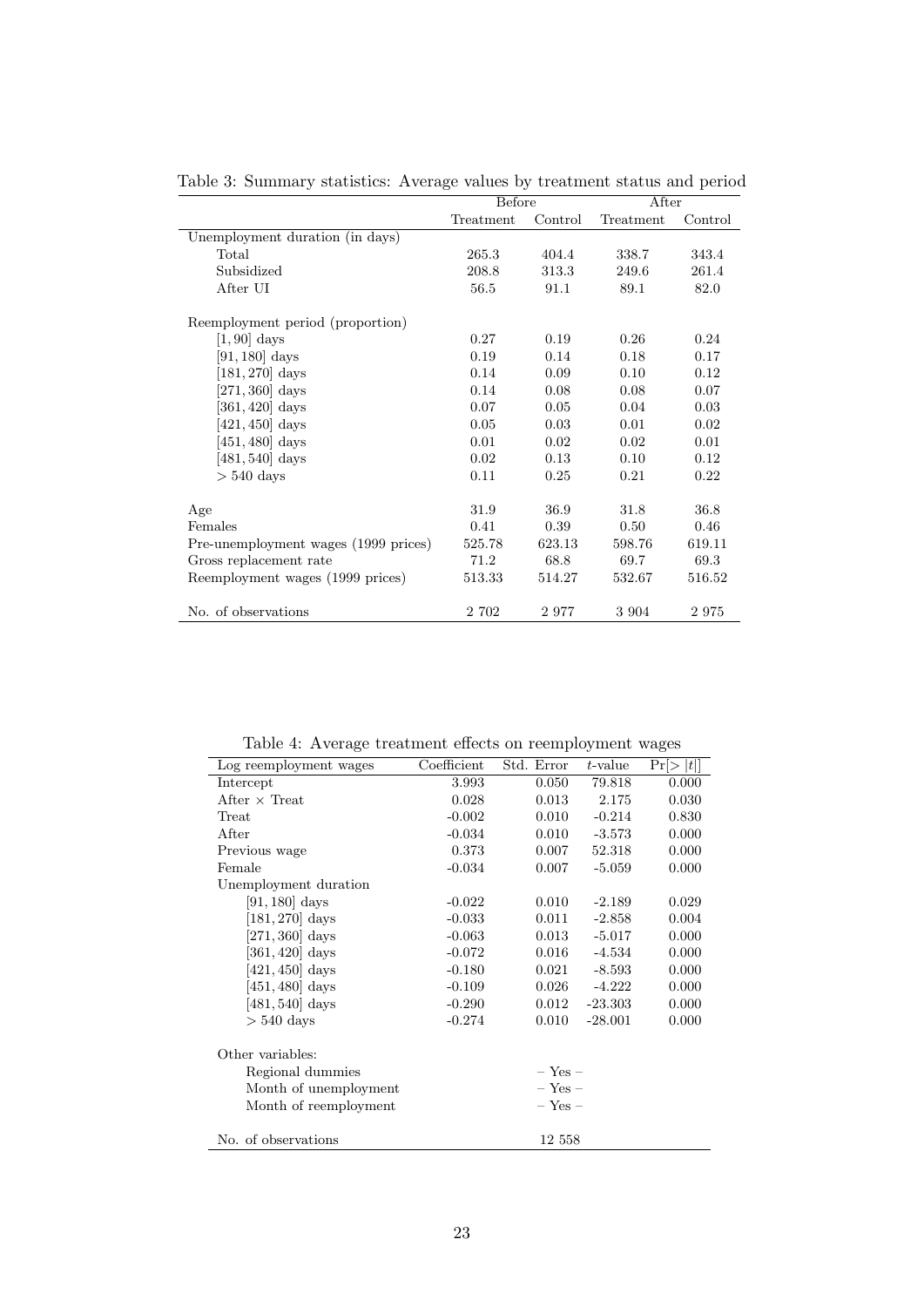| Log reemployment wages                              | $D-in-D$ |                    |             | QTE $(grr \in [63, 67])$ |                  |  |
|-----------------------------------------------------|----------|--------------------|-------------|--------------------------|------------------|--|
|                                                     | All      | $grr \in [63, 67]$ | 20th        | 50th                     | 80 <sub>th</sub> |  |
| Unemployment duration $\times$ After $\times$ Treat |          |                    |             |                          |                  |  |
| $[1, 90]$ days                                      | $-0.008$ | $-0.035$           | $-0.044$    | $-0.024$                 | $-0.049$         |  |
|                                                     | (0.775)  | (0.329)            | (0.270)     | (0.544)                  | (0.241)          |  |
| $[91, 180]$ days                                    | $-0.001$ | $-0.038$           | $-0.012$    | 0.009                    | $-0.033$         |  |
|                                                     | (0.964)  | (0.342)            | (0.830)     | (0.806)                  | (0.498)          |  |
| $[181, 270]$ days                                   | 0.015    | $-0.010$           | $-0.051$    | $-0.041$                 | 0.030            |  |
|                                                     | (0.684)  | (0.835)            | (0.337)     | (0.291)                  | (0.651)          |  |
| $[271, 360]$ days                                   | 0.067    | 0.056              | 0.069       | 0.020                    | 0.094            |  |
|                                                     | (0.120)  | (0.299)            | (0.364)     | (0.709)                  | (0.284)          |  |
| $[361, 420]$ days                                   | 0.022    | 0.030              | $0.016\,$   | $-0.026$                 | 0.144            |  |
|                                                     | (0.708)  | (0.678)            | (0.894)     | (0.767)                  | (0.121)          |  |
| $[421, 450]$ days                                   | 0.181    | 0.241              | 0.200       | 0.239                    | 0.320            |  |
|                                                     | (0.036)  | (0.019)            | (0.000)     | (0.166)                  | (0.185)          |  |
| $[451, 480]$ days                                   | 0.276    | 0.266              | 0.149       | 0.288                    | 0.224            |  |
|                                                     | (0.009)  | (0.041)            | (0.303)     | (0.008)                  | (0.118)          |  |
| $[481, 540]$ days                                   | 0.146    | 0.232              | 0.021       | 0.167                    | 0.435            |  |
|                                                     | (0.009)  | (0.001)            | (0.407)     | (0.004)                  | (0.000)          |  |
| $> 540$ days                                        | 0.013    | 0.024              | $-0.003$    | 0.011                    | 0.072            |  |
|                                                     | (0.679)  | (0.537)            | (0.702)     | (0.732)                  | (0.172)          |  |
| Other control variable                              |          |                    | $-$ Yes $-$ |                          |                  |  |
| No. of observations                                 | 12 558   | 8 6 6 4            | 8 6 6 4     | 8 6 6 4                  | 8 6 6 4          |  |

<span id="page-23-0"></span>Table 5: Reemployment wages: Average and quantile treatment effects by unemployment duration

Notes: p-values in parentheses.

"All" indicates that the sample includes all unemployed whose previous wages where equal or greater than the minimum wage; "grr  $\in [63, 67]$ " indicates that the sample includes unemployed with gross replacement rates in the 63 to 67 percent range, i.e., whose previous wages ranged from 1.5 to 4.5 minimum wages. "D-in-D" and "QTE" denote, respectively, difference-in-differences and quantile treatment effects. The latter are computed for the 20th, 50th, and 80th quantiles. All regressions include a complete set of dummies for the duration of unemployment, and all possible interaction terms with the "Treat" and "After" variables. Additionally, there are dummy variables for gender, region, month of unemployment and month of reemployment. Preunemployment wages are included in the set of control variables.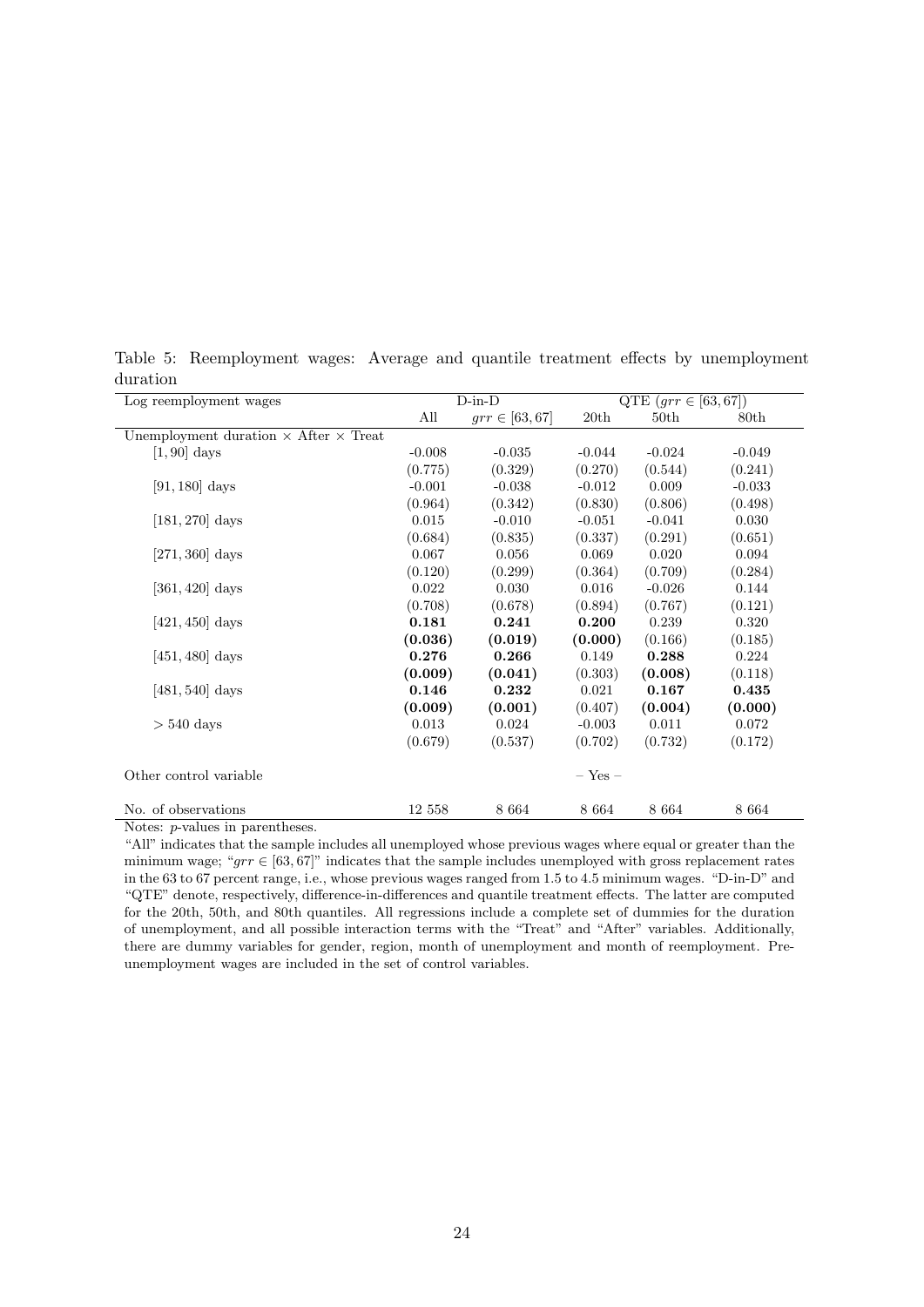| D-in-D $(grr \in [63, 67])$  |              |              | Log reemployment wages                              |  |
|------------------------------|--------------|--------------|-----------------------------------------------------|--|
| Pre-unemployment wages       |              |              |                                                     |  |
| 3rd quartile<br>4th quartile | 2nd quartile | 1st quartile |                                                     |  |
|                              |              |              | Unemployment duration $\times$ After $\times$ Treat |  |
| 0.007<br>$-0.178$            | 0.053        | 0.010        | $[1,360]$ days                                      |  |
| (0.873)<br>(0.003)           | (0.156)      | (0.761)      |                                                     |  |
| 0.118<br>$-0.103$            | $-0.056$     | 0.201        | $[361, 420]$ days                                   |  |
| (0.501)<br>(0.488)           | (0.66)       | (0.095)      |                                                     |  |
| 0.410<br>0.212               | 0.080        | 0.245        | $[421, 480]$ days                                   |  |
| (0.198)<br>(0.023)           | (0.556)      | (0.064)      |                                                     |  |
| 0.174<br>0.304               | 0.057        | 0.232        | $[481, 540]$ days                                   |  |
| (0.191)                      |              |              |                                                     |  |
| 0.123<br>$-0.078$            | 0.057        | 0.068        | $> 540$ days                                        |  |
| (0.133)<br>(0.403)           | (0.384)      | (0.305)      |                                                     |  |
| $-$ Yes $-$                  |              |              | Other control variable                              |  |
| 2 100<br>2 1 0 1             | 2 101        | 2 1 0 2      | No. of observations                                 |  |
| (0.075)                      | (0.709)      | (0.026)      | Motor, marshaps in monomihoson                      |  |

<span id="page-24-1"></span>Table 6: Liquidity effect: Average treatment effects on reemployment wages by level (below and above median) of pre-unemployment wages

Notes: p-values in parentheses.

"grr  $\in [63, 67]$ " indicates that the sample includes unemployed with gross replacement rates in the 63 to 67 percent range, i.e., those whose previous wages ranged from 1.5 to 4.5 minimum wages. "D-in-D" denotes difference-in-differences. All regressions include a complete set of dummies for the duration of unemployment and all possible interaction terms with the "Treat" and "After" variables. Additionally, there are dummy variables for gender, region, month of unemployment, and month of reemployment. Pre-unemployment wages are included in the set of control variables.



<span id="page-24-0"></span>Figure 1: Kaplan-Meier estimates: Non-parametric subsidized unemployment survival rates. The difference-in-differences estimates (bottom curve) are obtained by taking the appropriate differences between the treatment and control curves, namely, {Treatment, After − Treatment,  $Before$ } – {Control,  $After$  – Control, Before}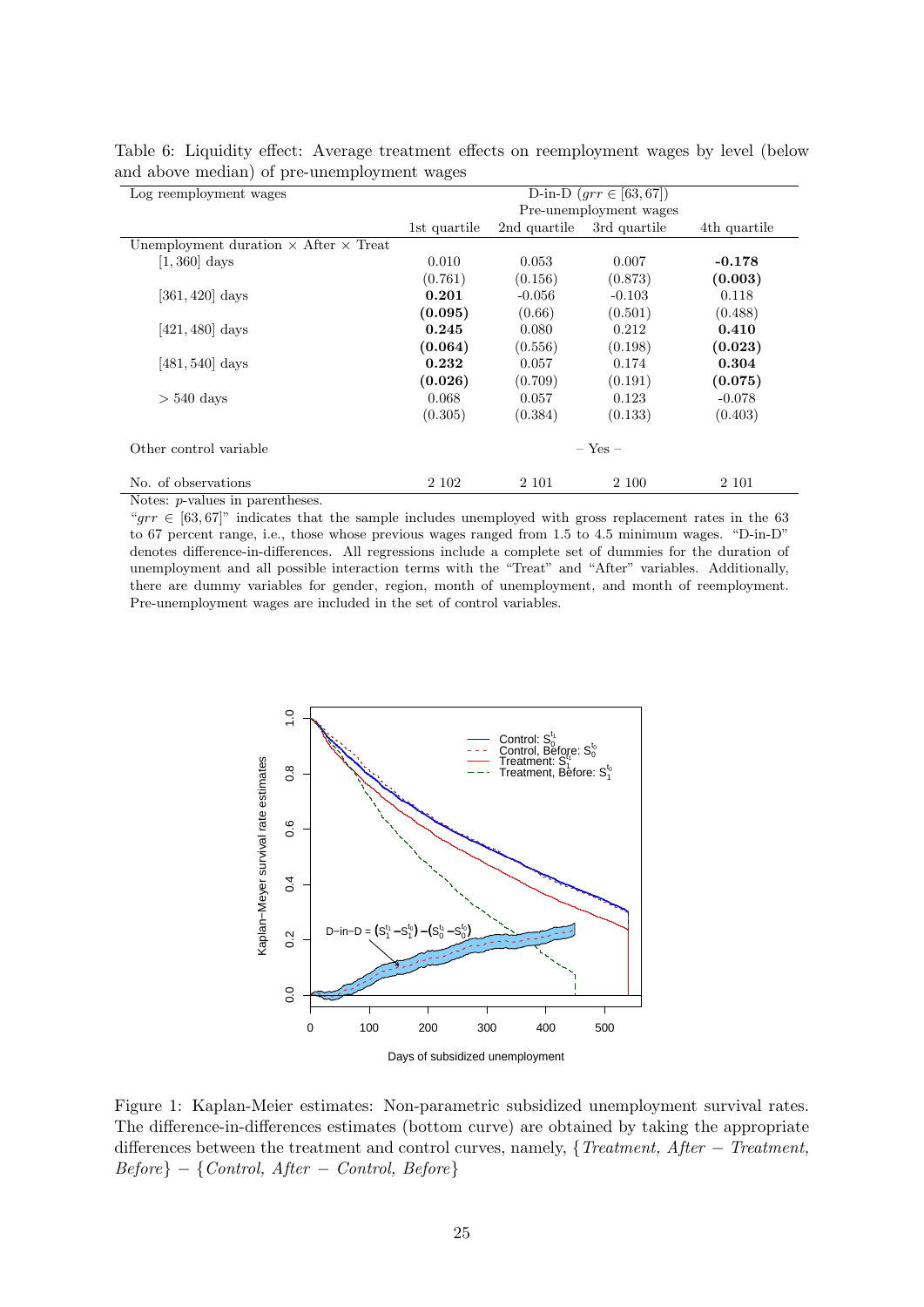

<span id="page-25-0"></span>Figure 2: Kernel density estimates: The top row plots kernel density estimates of preunemployment and reemployment wages; in the right plot, pre-unemployment wages are restricted to 1.5 to 4.5 minimum wages (i.e.  $grr \in [63, 67]$  percent). The four remaining panels compare reemployment wages of treatment and control groups according to the duration of the unemployment spell (up to one year or between 451 and 540 days), covering the periods before and after the reform (July 1999). Before the reform the treatment group individuals were entitled to 450 days of UI; after the reform, all individuals are entitled to 540 days.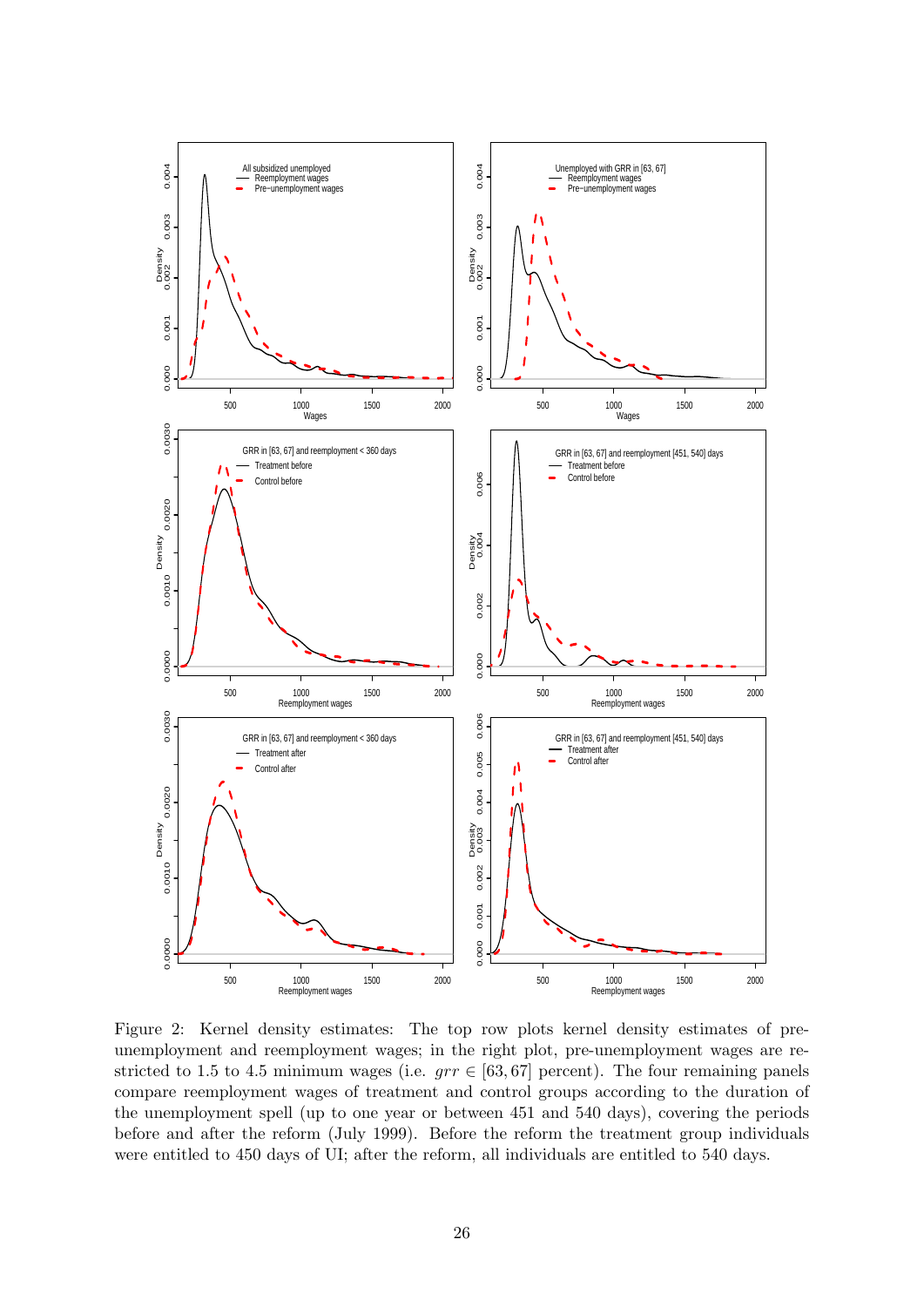

<span id="page-26-0"></span>Figure 3: Quantile treatment effects. This figure plots the impact of receiving an entitlement extension of UI valid for the  $[451st, 540th]$  days of unemployment on the  $\tau$ -th quantile of the reemployment wage distribution conditional on having spent  $[t_0, t_1]$  days unemployed. For instance, if reemployment occurred between 421 and 450 days, reemployment wages of the 25th quantile were 20 log points higher than would have been in the absence of the extension; for the 75th quantile, the impact is less than 10 log points and statistically insignificant. The dashed lines represent 90 percent confidence intervals.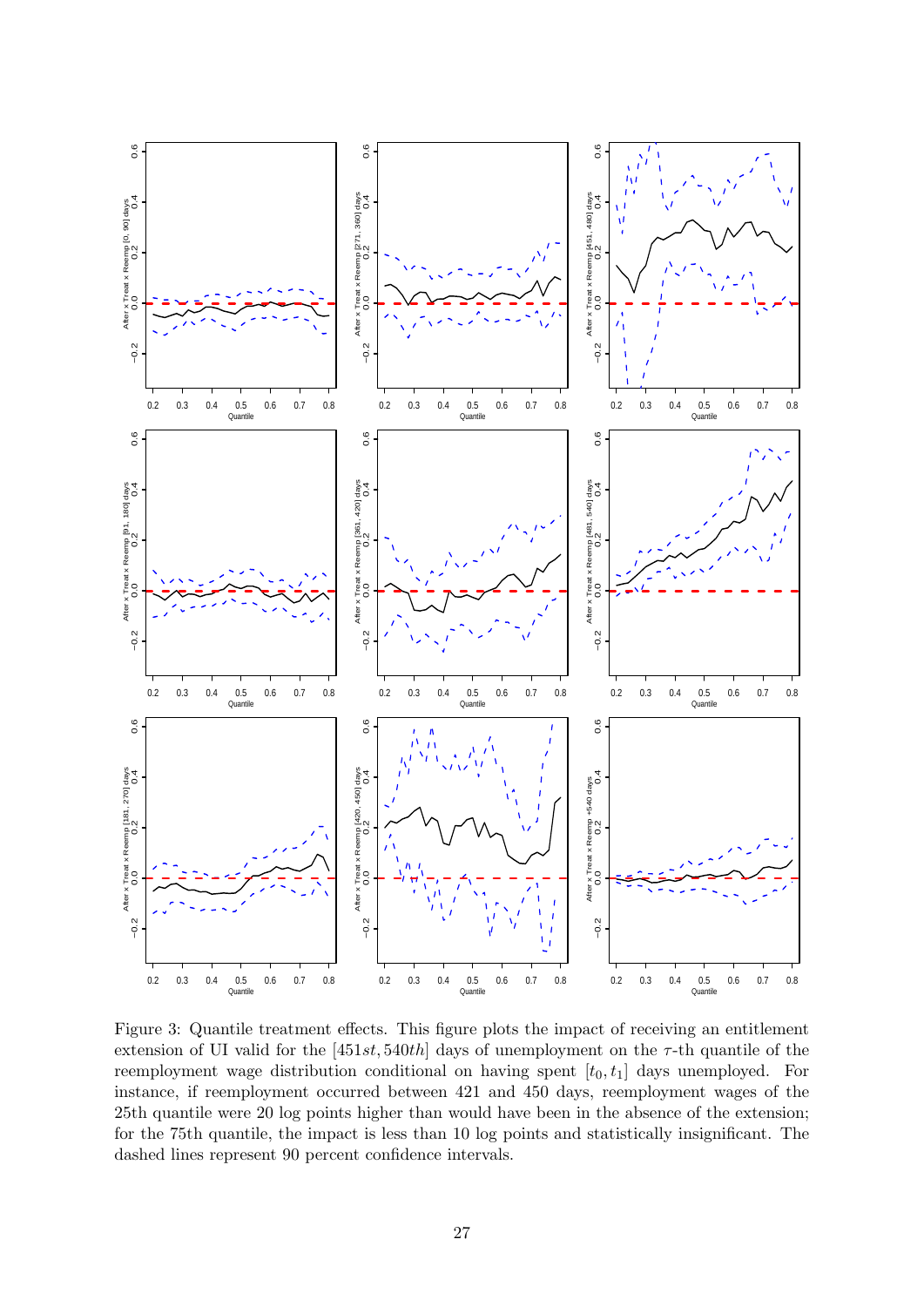

<span id="page-27-0"></span>Figure 4: Liquidity effect. The sample was split into pre-unemployment wages quartiles. The quantile treatment effects of the reemployment wages distribution are estimated with quantile regression; for simplicity, dummies for the initial reemployment periods were collapsed into a [1, 360] days dummy, as were dummies for one month before and after the pre-reform entitlement, [421, 480] days. The solid and dashed lines represent the quantile treatment effects for less liquid (first quartile) and more liquid (top quartile) unemployed, respectively. For clarity, confidence intervals are omitted.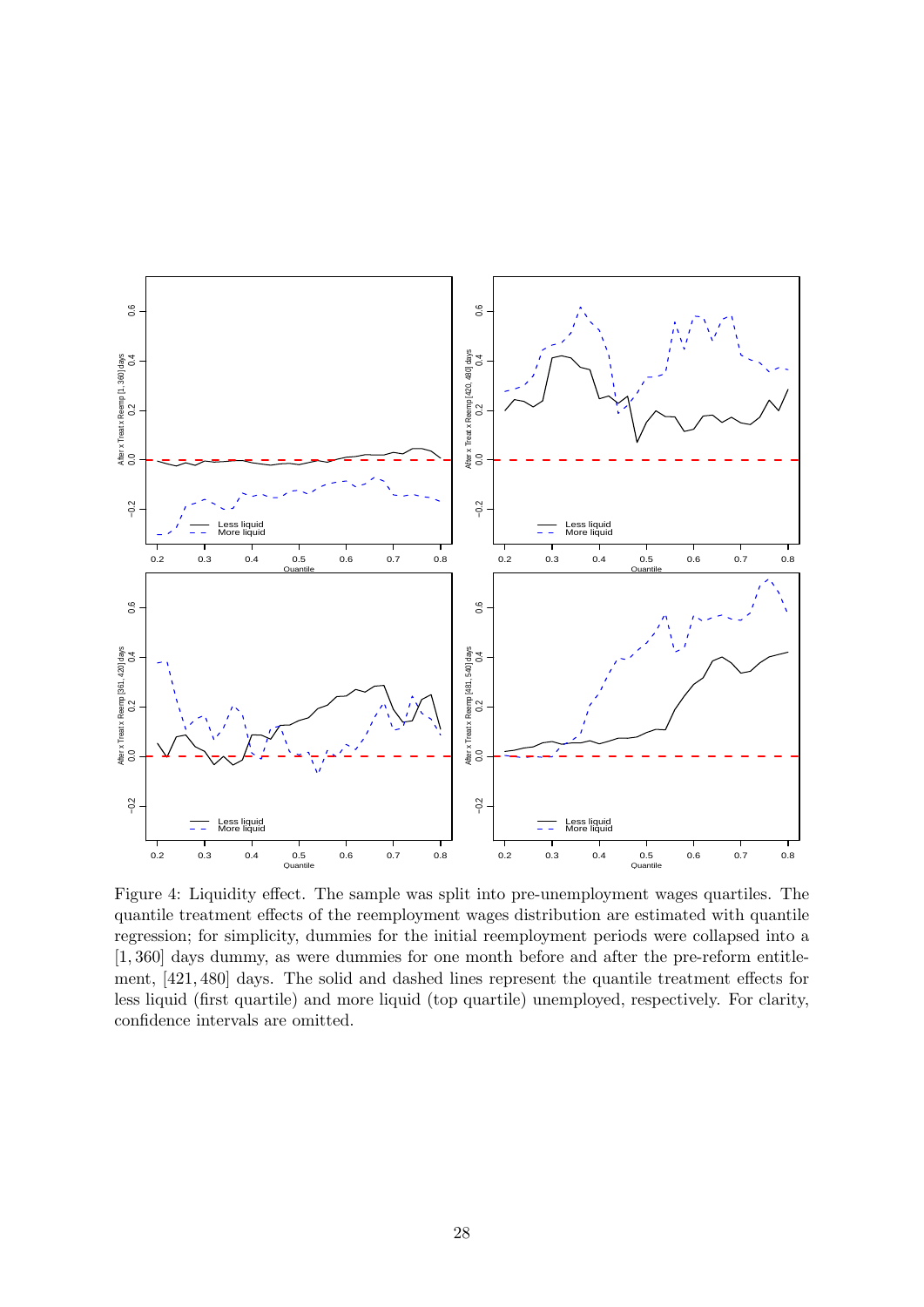# Appendix

<span id="page-28-0"></span>

| Log reemployment wages                              | Coefficient | Std. Error  | $t$ -value | Pr[>  t ]   |
|-----------------------------------------------------|-------------|-------------|------------|-------------|
| Previous wage                                       | 0.373       | 0.007       | 52.213     | 0.000       |
| Female                                              | $-0.034$    | 0.007       | $-5.141$   | $0.000\,$   |
| Unemployment duration                               |             |             |            |             |
| $[1,90]$ days                                       | 3.965       | 0.051       | 77.311     | 0.000       |
| $[91, 180]$ days                                    | 3.984       | $0.052\,$   | 76.327     | $0.000\,$   |
| $[181, 270]$ days                                   | 3.950       | 0.053       | 73.851     | 0.000       |
| $[271, 360]$ days                                   | 3.946       | 0.054       | 72.529     | $0.000\,$   |
| $[361, 420]$ days                                   | 3.950       | 0.057       | 69.228     | $0.000\,$   |
| $[421, 450]$ days                                   | $3.862\,$   | 0.063       | 61.107     | $0.000\,$   |
| $[451, 480]$ days                                   | 3.910       | $0.067\,$   | 58.542     | 0.000       |
| $[481, 540]$ days                                   | 3.740       | $0.054\,$   | 69.801     | $0.000\,$   |
| $> 540$ days                                        | 3.692       | 0.052       | 70.983     | $0.000\,$   |
| After $\times$ Unemployment duration                |             |             |            |             |
| $[1, 90]$ days                                      | $-0.001$    | $0.020\,$   | $-0.043$   | 0.966       |
| $[91, 180]$ days                                    | $-0.060$    | 0.024       | $-2.532$   | 0.011       |
| $[181, 270]$ days                                   | $-0.034$    | 0.028       | $-1.216$   | $0.224\,$   |
| $[271, 360]$ days                                   | $-0.033$    | 0.033       | $-0.975$   | $0.330\,$   |
| $[361, 420]$ days                                   | $-0.087$    | $0.045\,$   | $-1.933$   | 0.053       |
| $[421, 450]$ days                                   | $-0.081$    | 0.066       | $-1.233$   | $0.217\,$   |
| $[451, 480]$ days                                   | $-0.032$    | 0.071       | $-0.455$   | $0.649\,$   |
| $[481, 540]$ days                                   | $-0.096$    | $0.026\,$   | $-3.682$   | 0.000       |
| $>540~\rm{days}$                                    | 0.007       | 0.019       | 0.374      | 0.708       |
| Treat $\times$ Unemployment duration                |             |             |            |             |
| $[1, 90]$ days                                      | 0.032       | 0.020       | 1.625      | $0.104\,$   |
| $[91, 180]$ days                                    | $0.016\,$   | $\,0.023\,$ | 0.704      | 0.482       |
| $[181, 270]$ days                                   | 0.022       | $0.028\,$   | 0.795      | 0.427       |
| $[271, 360]$ days                                   | $-0.050$    | 0.029       | $-1.731$   | 0.083       |
| $[361, 420]$ days                                   | $-0.014$    | 0.038       | $-0.372$   | 0.710       |
| $[421, 450]$ days                                   | $-0.103$    | $0.049\,$   | $-2.083$   | 0.037       |
| $[451, 480]$ days                                   | $-0.233$    | 0.079       | $-2.936$   | 0.003       |
| $[481, 540]$ days                                   | $-0.105$    | 0.050       | $-2.112$   | $\,0.035\,$ |
| $> 540$ days                                        | 0.011       | 0.025       | 0.428      | 0.669       |
| After $\times$ Treat $\times$ Unemployment duration |             |             |            |             |
| $[1, 90]$ days                                      | $-0.008$    | 0.026       | $-0.286$   | 0.775       |
| $[91, 180]$ days                                    | $-0.001$    | 0.031       | $-0.045$   | 0.964       |
| $[181,270]$ days                                    | 0.015       | 0.038       | 0.407      | 0.684       |
| $[271, 360]$ days                                   | 0.067       | 0.043       | 1.556      | 0.120       |
| $[361, 420]$ days                                   | 0.022       | 0.059       | 0.374      | 0.708       |
| $[421, 450]$ days                                   | 0.180       | 0.086       | 2.097      | 0.036       |
| $[451, 480]$ days                                   | 0.276       | 0.106       | 2.604      | 0.009       |
| $[481, 540]$ days                                   | 0.146       | 0.056       | 2.595      | 0.009       |
| $>540~\rm{days}$                                    | 0.013       | 0.031       | 0.414      | 0.679       |
| Other variables:                                    |             |             |            |             |
| Regional dummies                                    |             | $-$ Yes $-$ |            |             |
| Month of unemployment                               |             | $-$ Yes $-$ |            |             |
| Month of reemployment                               |             | $-$ Yes $-$ |            |             |

Table A.1: Average treatment effects on reemployment wages by duration of unemployment